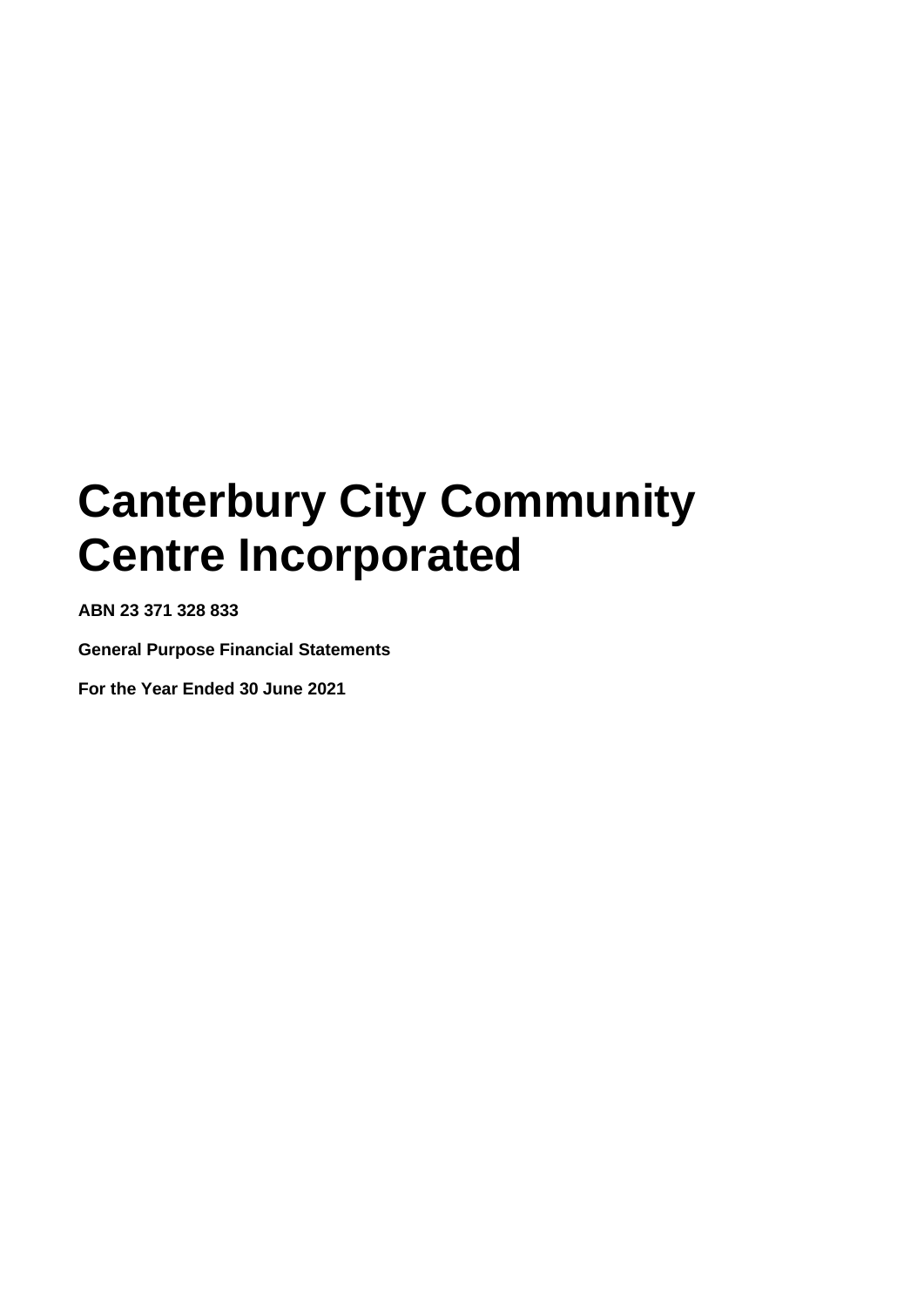**ABN 23 371 328 833**

**30 June 2021**

### **CONTENTS**

| <b>Financial Statements</b>             |                |  |
|-----------------------------------------|----------------|--|
| <b>Officers' Report</b>                 | $\overline{2}$ |  |
| Statement of Comprehensive Income       | 4              |  |
| <b>Statement of Financial Position</b>  | 5              |  |
| Statement of Changes in Funds           | 6              |  |
| <b>Statement of Cash Flows</b>          | 7              |  |
| Notes to the Financial Statements       | 8              |  |
| Charitable Fundraising Act Information  | 20             |  |
| <b>Officers' Assertion Statement</b>    | 21             |  |
| Independent Audit Report to the Members | 22             |  |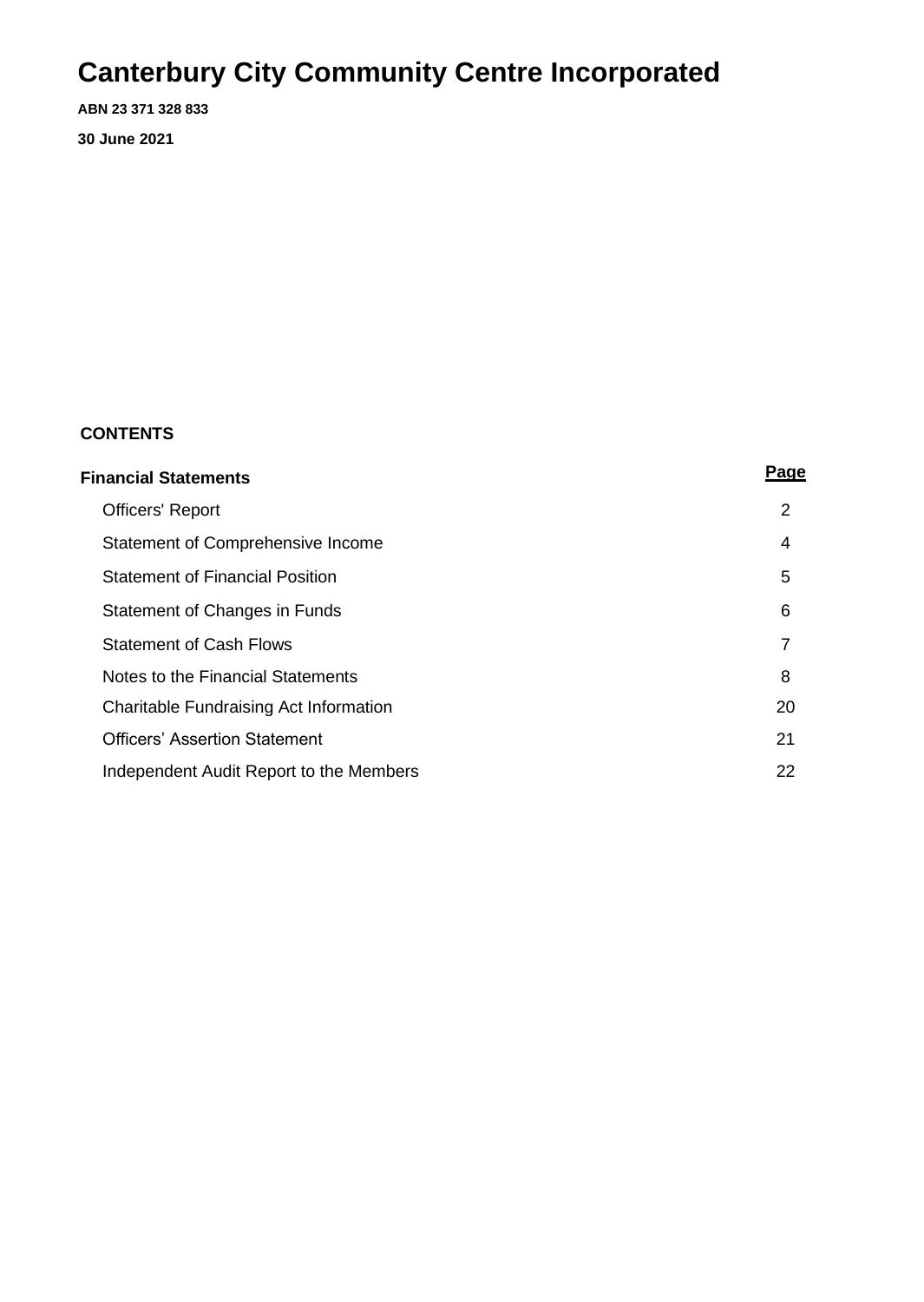**ABN 23 371 328 833**

#### **Officers' Report**

#### **30 June 2021**

Your Board members present the financial report of the Canterbury City Community Centre Incorporated (association) for the financial year ended 30 June 2021.

#### **Board Members**

The names of Board members throughout the year and at the date of this report are:

Rhiannon Cook (President) Jubaida Hossain (Secretary) Annette Bird (Director) Max Dixon (Director) Michael Stoddart (Director) Rachael Gavarotto (Director) Steven Hoy (Treasurer appointed 18/11/2020) Esta Paschalidis-Chilas (CEO appointed 15/2/2021)

Sousan Ghecham (Vice President resigned 18/11/2020) Fady Girgis (Treasurer resigned 18/11/2020) Aka Rangiuira (Director resigned 18/11/2020)

#### **Meetings of Board Members**

During the year, six board meetings and the AGM were held. Attendances by each board member during the year were as follows:

| Name                     | Number eligible<br>to attend | <b>Number</b><br>attended |
|--------------------------|------------------------------|---------------------------|
| <b>Rhiannon Cook</b>     |                              |                           |
| Sousan Ghecham           | 3                            |                           |
| <b>Fady Girgis</b>       | 3                            |                           |
| Jubaida Hossain          |                              |                           |
| <b>Annette Bird</b>      | 8                            | 8                         |
| Aka Rangiuira            | 3                            | $\mathcal{P}$             |
| Max Dixon                |                              | 5                         |
| <b>Michael Stoddart</b>  |                              | 6                         |
| <b>Rachael Gavarotto</b> |                              | 6                         |
| <b>Steven Hoy</b>        |                              |                           |
| Esta Paschalidis-Chilas  |                              |                           |

#### **Principal Activities and Performance**

The principal activities of the association during the financial year were to provide community services to people in the Canterbury Bankstown and surrounding local government areas.

There were no significant changes in the nature of the activities of the association during the year.

The profit from ordinary activities for the year amounted to \$386,161 (2020: \$110,554)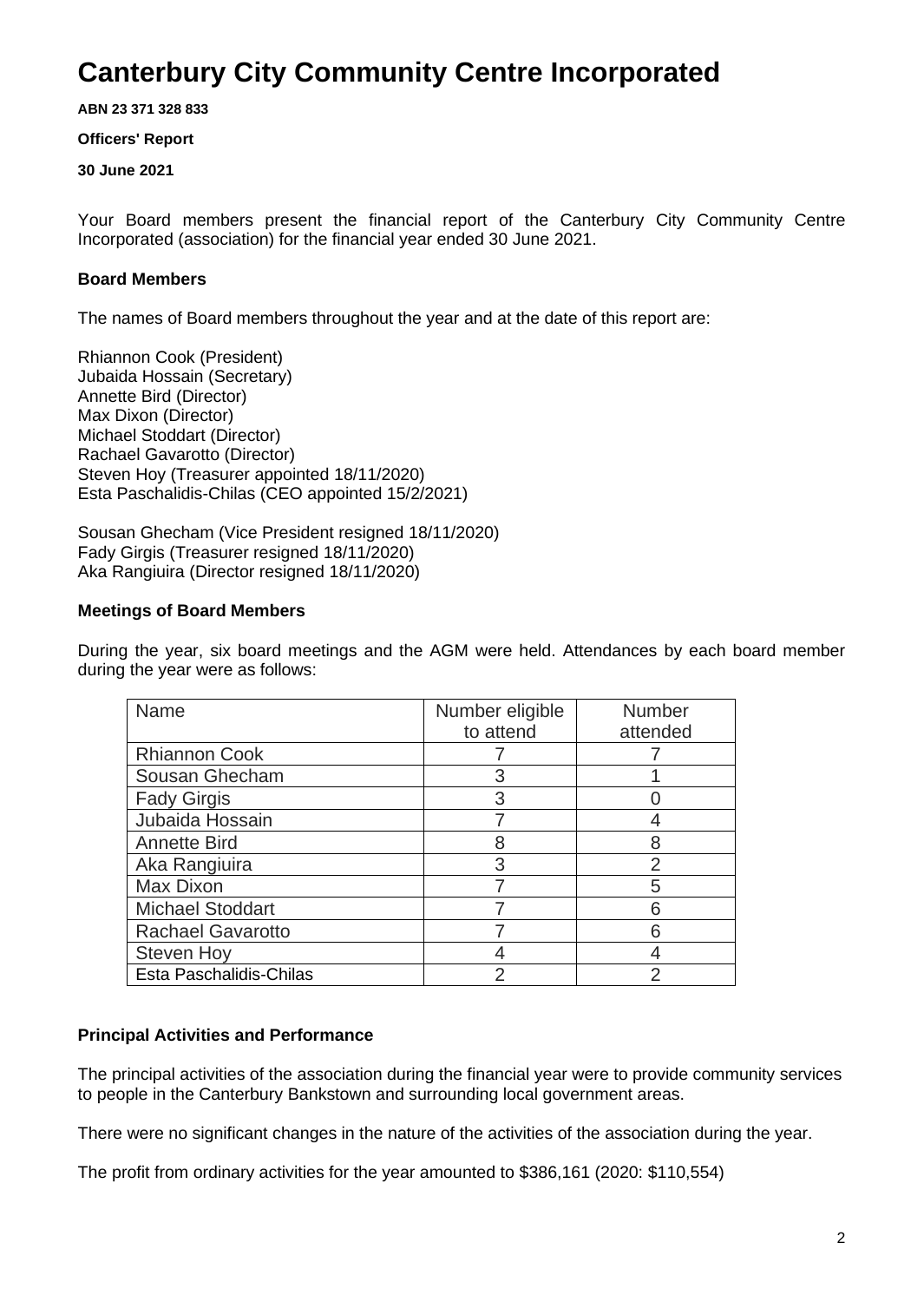ABN 23 371 328 833 **Officers' Report** 30 June 2021

Signed for and on behalf of the Board and in in accordance with a resolution in respect thereof.

Rhiannon Cal

President

Jubaida Hossain Secretary

Dated this 9<sup>th</sup> day of November 2021.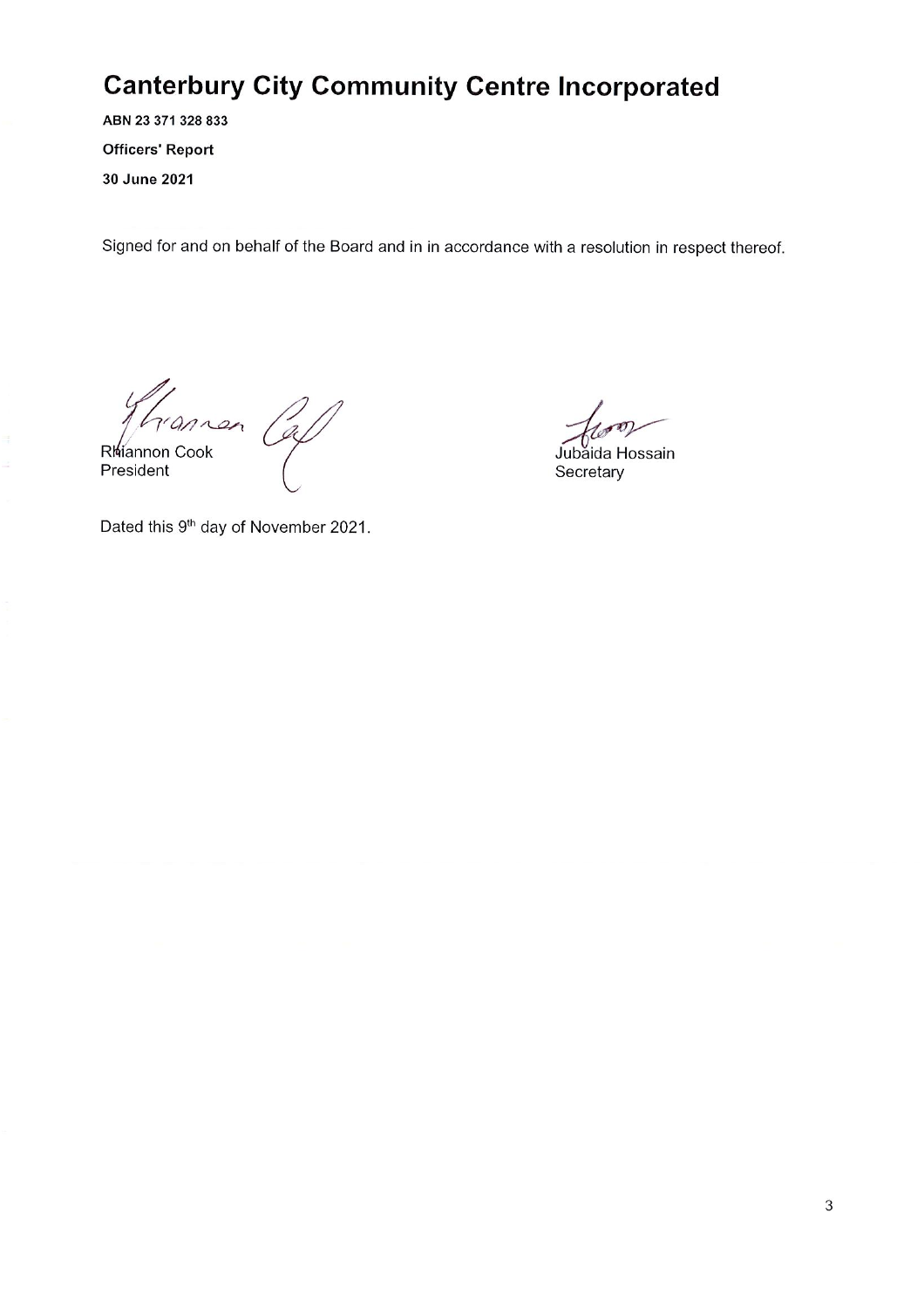#### **ABN 23 371 328 833**

#### **Statement of Comprehensive Income**

#### **For the Year Ended 30 June 2021**

|                                                                | 2021           |             | 2020        |  |
|----------------------------------------------------------------|----------------|-------------|-------------|--|
|                                                                | <b>Note</b>    | \$          | \$          |  |
| Revenue from ordinary activities                               | $\overline{2}$ | 4,605,916   | 3,015,307   |  |
| Employee benefits                                              |                | (2,223,440) | (2,002,493) |  |
| Depreciation and Amortisation                                  |                | (36, 309)   | (30, 922)   |  |
| Other expenses from ordinary activities                        |                | (1,960,006) | (871, 338)  |  |
| Profit/(loss) for the year before transfers to/(from) reserves |                | 386,161     | 110,554     |  |
| Accumulated funds at the beginning of the financial year       |                | 285,121     | 174,567     |  |
| <b>Transfer to Asset Replacement Reserve</b>                   |                |             |             |  |
| Accumulated Funds at the end of the financial year             |                | 671,282     | 285,121     |  |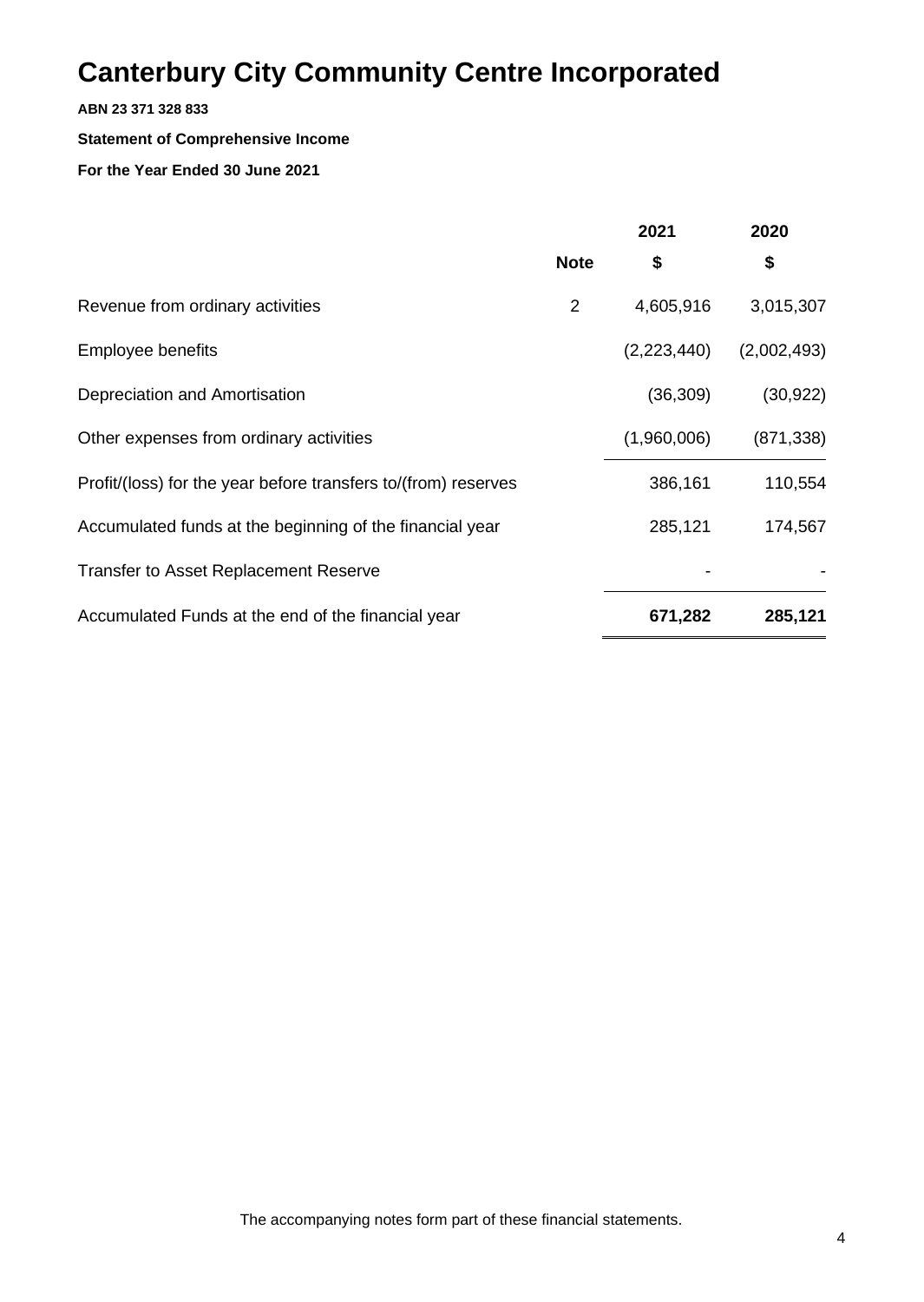**ABN 23 371 328 833**

#### **Statement of Financial Position**

**As At 30 June 2021**

|                                        |                | 2021      | 2020      |
|----------------------------------------|----------------|-----------|-----------|
|                                        | <b>Note</b>    | \$        | \$        |
| <b>ASSETS</b>                          |                |           |           |
| <b>Current assets</b>                  |                |           |           |
| Cash and cash equivalents              | 3              | 2,366,301 | 1,656,663 |
| Trade and other receivables            | 4              | 10,932    | 23,532    |
| Other assets                           | 5              | 10,910    | 33,112    |
| <b>Total current assets</b>            |                | 2,388,143 | 1,713,307 |
| <b>Non - Current assets</b>            |                |           |           |
| Property, plant and equipment          | 6              | 62,205    | 81,466    |
| Intangibles                            | $\overline{7}$ | 24,262    | 30,328    |
| <b>Total non-current assets</b>        |                | 86,467    | 111,794   |
| <b>TOTAL ASSETS</b>                    |                | 2,474,610 | 1,825,101 |
| <b>LIABILITIES</b>                     |                |           |           |
| <b>Current liabilities</b>             |                |           |           |
| Trade and other payables               | 8              | 155,755   | 191,689   |
| <b>Other liabilities</b>               | 9              | 1,430,119 | 1,088,886 |
| Provisions                             | 10             | 112,016   | 115,584   |
| <b>Total current liabilities</b>       |                | 1,697,890 | 1,396,159 |
| <b>Non - Current liabilities</b>       |                |           |           |
| Provisions                             | 10             | 44,307    | 82,690    |
| <b>Total non - current liabilities</b> |                | 44,307    | 82,690    |
| <b>TOTAL LIABILITIES</b>               |                | 1,742,197 | 1,478,849 |
| <b>NET ASSETS</b>                      |                | 732,413   | 346,252   |
| <b>FUNDS</b>                           |                |           |           |
| <b>Accumulated funds</b>               |                | 671,282   | 285,121   |
| Reserves                               |                | 61,131    | 61,131    |
| <b>TOTAL FUNDS</b>                     |                | 732,413   | 346,252   |

The accompanying notes form part of these financial statements.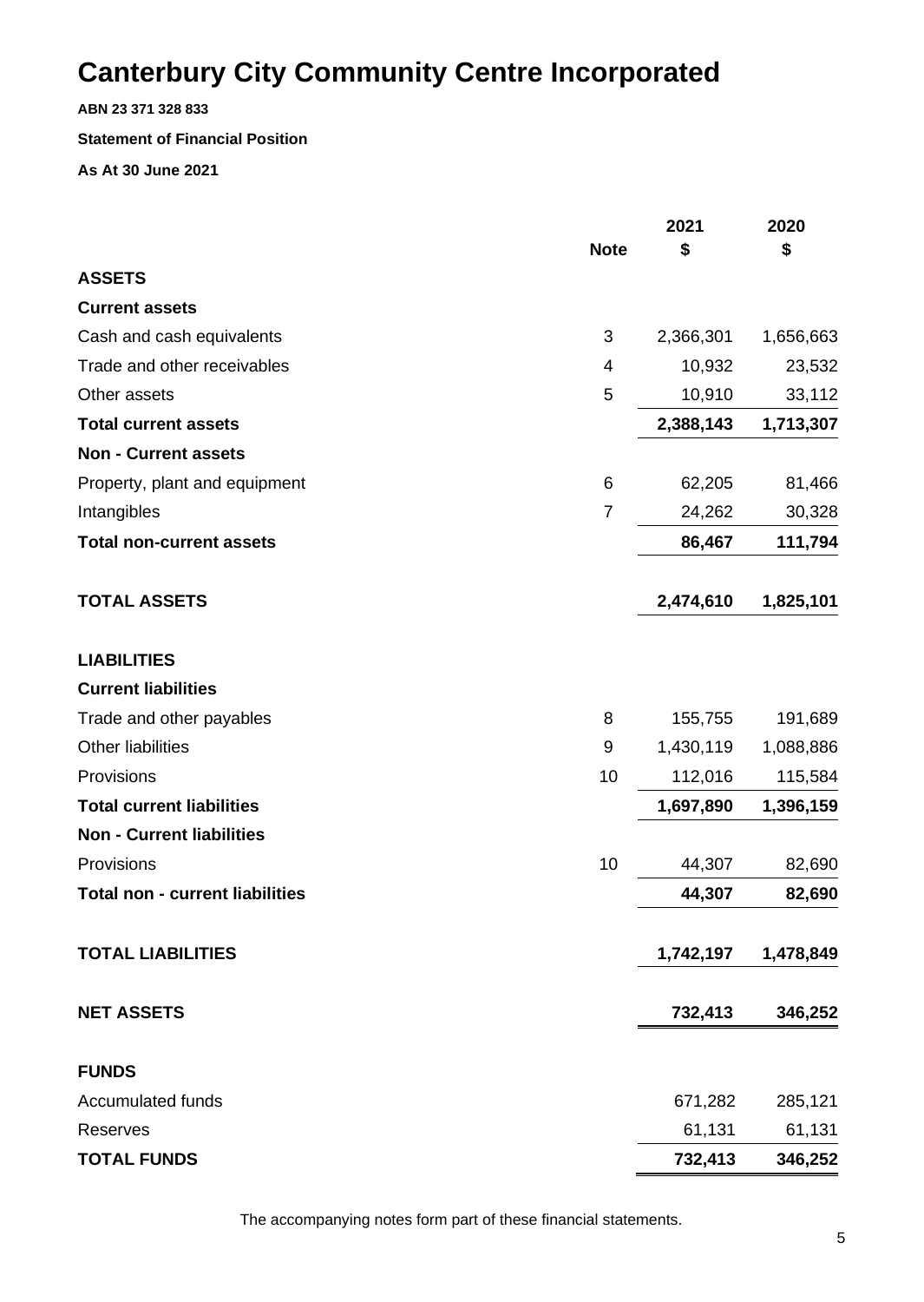#### **ABN 23 371 328 833**

### **Statement of Changes in Funds**

#### **For the Year Ended 30 June 2021**

|                       | <b>Accumulated</b><br><b>Funds</b> | <b>Asset</b><br>Replacement<br><b>Reserve</b> | <b>Total</b> |
|-----------------------|------------------------------------|-----------------------------------------------|--------------|
|                       | \$                                 | \$                                            | \$           |
| Balance 1 July 2019   | 174,567                            | 61,131                                        | 235,698      |
| Profit in the year    | 110,554                            |                                               | 110,554      |
| Utilised in the year  |                                    |                                               |              |
| Transfers in the year |                                    |                                               |              |
|                       |                                    |                                               |              |
| Balance 30 June 2020  | 285,121                            | 61,131                                        | 346,252      |
| Profit in the year    | 386,161                            |                                               | 386,161      |
| Utilised in the year  |                                    |                                               |              |
| Transfers in the year |                                    |                                               |              |
|                       |                                    |                                               |              |
| Balance 30 June 2021  | 671,282                            | 61,131                                        | 732,413      |

The accompanying notes form part of these financial statements.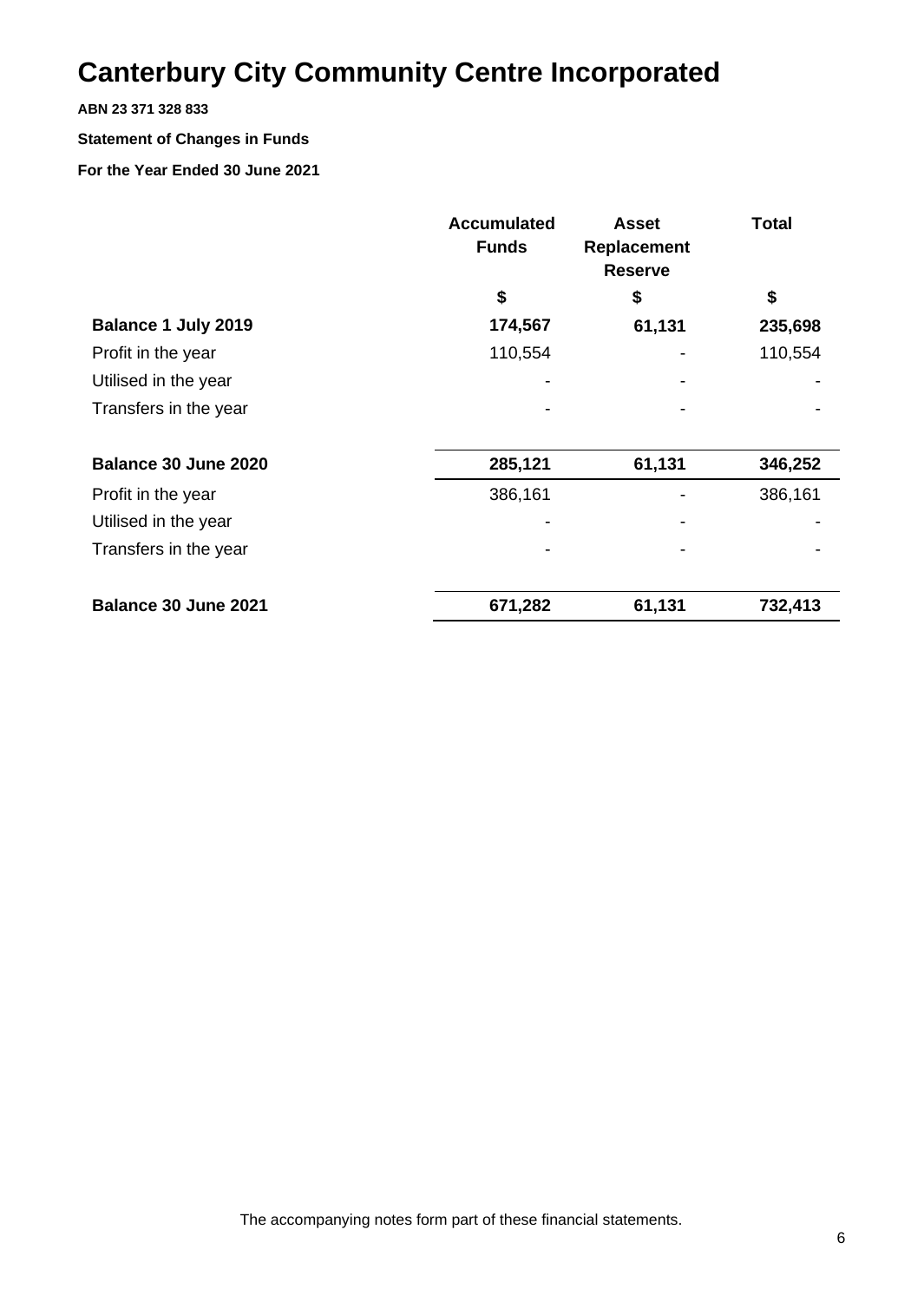#### **ABN 23 371 328 833**

#### **Statement of Cash Flows**

**For the Year Ended 30 June 2021**

|                                                   |             | 2021        | 2020        |
|---------------------------------------------------|-------------|-------------|-------------|
|                                                   | <b>Note</b> | \$          | \$          |
| <b>Cash from operating activities</b>             |             |             |             |
| Receipts from donations                           |             | 11,942      | 32,403      |
| Receipts from members and customers               |             | 4,169,299   | 3,822,536   |
| Government subsidy                                |             | 50,000      |             |
| Payments to suppliers and employees               |             | (3,518,385) | (2,843,564) |
| Interest received                                 |             | 7,763       | 12,209      |
| Net cash inflow in operating activities           | 11          | 720,619     | 1,023,584   |
| <b>Cash from investing activities</b>             |             |             |             |
| Payments for property, plant and equipment        |             | (10, 981)   | (81, 271)   |
| Net cash inflow/(outflow) in investing activities |             | (10, 981)   | (81, 271)   |
| Net increase in cash held                         |             | 709,638     | 942,313     |
| Cash at beginning of the financial year           |             | 1,656,663   | 714,350     |
| Prior year adjustments                            |             |             |             |
| Cash at the end of the financial year             | 3           | 2,366,301   | 1,656,663   |
|                                                   |             |             |             |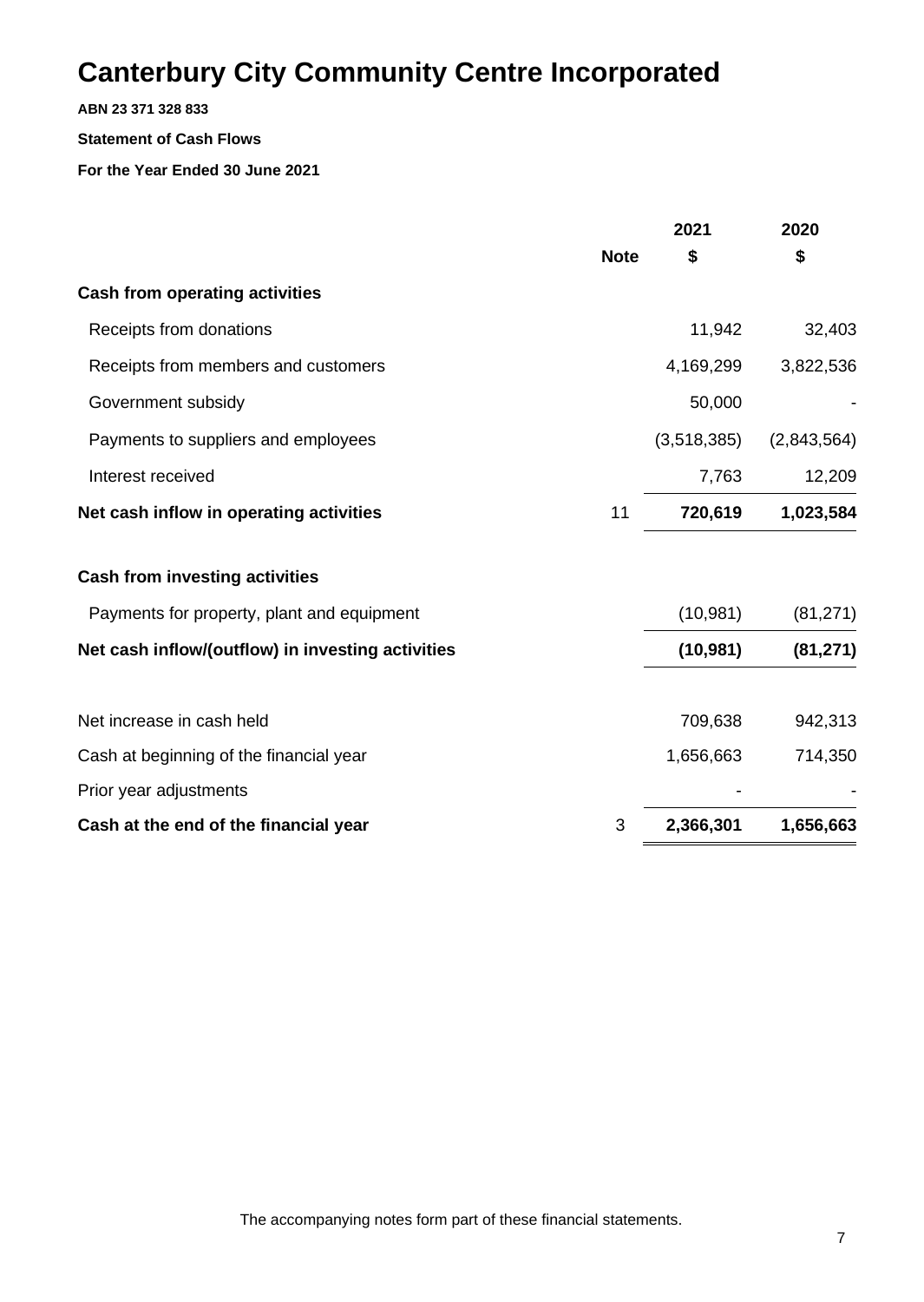**ABN 23 371 328 833**

**Notes to the Financial Statements**

**For the Year Ended 30 June 2021**

#### **General Information and Statement of Compliance**

The financial report has been prepared as a Tier 2 general purpose financial report which has been prepared in accordance with Australian Accounting Standards – Reduced Disclosure Requirements adopted by the Australian Accounting Standards Board, the Australian Charities and Not-for-profits Commission Act 2012 and the Associations Incorporation Act 2009 (NSW). In the opinion of the officers, the association is not publicly accountable.

The financial report is for the entity Canterbury City Community Centre Incorporated ("the association") as an individual entity. Canterbury City Community Centre Incorporated is an association incorporated in New South Wales under the Associations Incorporation Act 2009 (NSW).

Canterbury City Community Centre Incorporated is primarily involved in providing community services to people in the Canterbury and surrounding local government areas.

The following is a summary of the material accounting policies adopted by the association in the preparation of the financial report. The accounting policies have been consistently applied, unless otherwise stated.

#### **Reporting Basis and Conventions**

This financial report has been prepared on an accruals basis and is based on historical costs modified by the revaluation of selected non-current assets, financial assets and financial liabilities for which the fair value basis of accounting has been applied.

#### **Adoption of new and revised Accounting Standards**

In the current year, the association has adopted all of the new and revised Standards and interpretations issued by the Australian Accounting Standards Board (the AASB) that are relevant to its operations and effective for the current annual reporting period. There has been no material impact of these changes on the association's accounting policies.

#### **AASB 16 Leases**

The association is in discussion with the amalgamated Canterbury Bankstown Council to assess what, if any, is the lease payments required for the various properties that the association utilises.

As these discussions are on-going, with no certainty of a reliable estimate of any future costs, the association is not able to assess the impact of adopting this standard.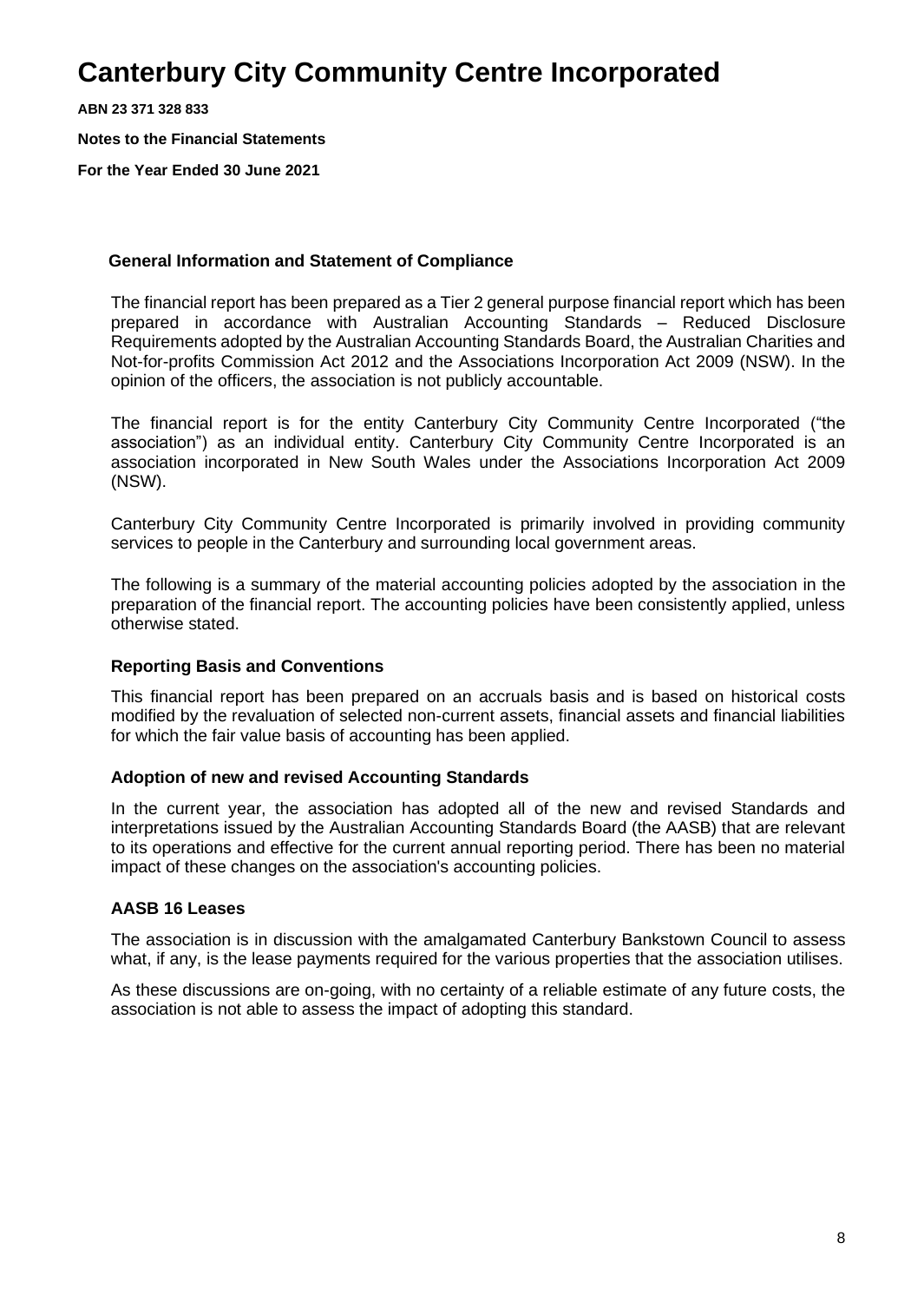**ABN 23 371 328 833**

**Notes to the Financial Statements**

**For the Year Ended 30 June 2021**

#### **Accounting Policies**

#### **(a) Revenue Recognition**

Government grants are not recognised until there is reasonable assurance that the association will comply with the conditions attaching to them and that the grants will be received.

Government grants are recognised in profit or loss on a systematic basis over the periods in which the association recognises as expenses the related costs for which the grants are intended to compensate. Specifically, government grants whose primary condition is that the association should purchase, construct or otherwise acquire non-current assets are recognised as deferred revenue in the consolidated statement of financial position and transferred to profit or loss on a systematic and rational basis over the useful lives of the related assets.

Government grants that are receivable as compensation for expenses or losses already incurred or for the purpose of giving immediate financial support to the association with no future related costs are recognised in profit or loss in the period in which they become receivable. Donations are recognised and brought to account on a cash basis when received.

The association has benefited from the following significant government support packages as a result of government responses to the COVID-19 pandemic during the period:

| <b>Support received</b> | <b>Description</b>                                                                                                                                                                                                                                                                                                                                                                                                                                     |
|-------------------------|--------------------------------------------------------------------------------------------------------------------------------------------------------------------------------------------------------------------------------------------------------------------------------------------------------------------------------------------------------------------------------------------------------------------------------------------------------|
| Cash Boost (Australia)  | Due to the impact of COVID-19 on the association's turnover,<br>government subsidies were received under the Australian Federal<br>Government's Boosting Cash Flow for Employers scheme.<br>The benefit of cash flow boosts is derived by either the employer<br>reducing its PAYG liability to the ATO in a particular BAS period<br>for the payment, or if there is insufficient liability, the remaining<br>balance was refunded as a cash payment. |
|                         | The amounts received have been recognised as other income in<br>the statement of profit or loss.                                                                                                                                                                                                                                                                                                                                                       |

There are no unfulfilled conditions or other contingencies attaching to the government grants that have been recognised as income.

Revenue from the rendering of a service is recognised upon the delivery of the service to customers.

Interest revenue is recognised on a proportional basis taking into account the interest rates applicable to the financial assets.

All revenue is stated net of the amount of goods and services tax (GST).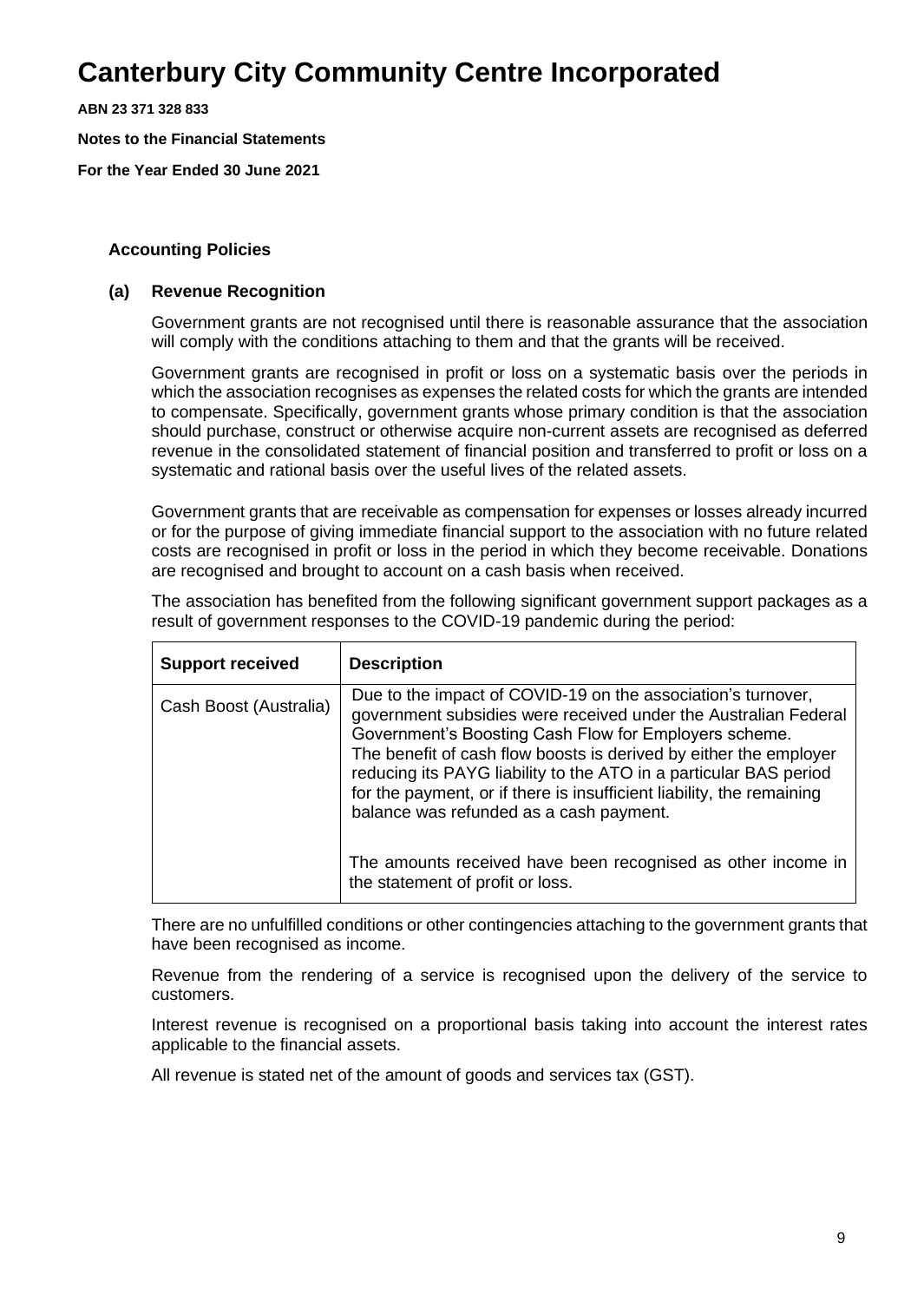**ABN 23 371 328 833**

**Notes to the Financial Statements**

**For the Year Ended 30 June 2021**

#### **(b) Goods and Services Tax (GST)**

Revenues, expenses and assets are recognised net of the amount of GST, except where the amount of GST incurred is not recoverable from the Australian Taxation Office (ATO). In these circumstances, the GST is recognised as part of the cost of acquisition of the asset or as part of an item of the expense.

Receivables and payables are stated inclusive of GST. The net amount of GST recoverable from, of payable to, the ATO is included as a current asset or liability in the statement of financial position.

Cash flows are included in the statement of cash flows on a gross basis. The GST component of cash flows arising from investing and financing activities, which is receivable from, or payable to, the ATO are classified as operating cash flows.

#### **(c) Employee Benefits**

Provision is made for the association's liability for employee benefits arising from services rendered by employees to balance date. Employee benefits that are expected to be settled within one year, together with benefits arising from wages and salaries, annual leave and sick leave, which will be settled after one year, have been measured at the amounts expected to be paid when the liability is settled plus related on-costs. Other employee benefits payable later than one year have been measured at the present value of the estimated future cash outflows to be made for those benefits.

Contributions are made by the association to employee superannuation funds and are charged as expenses when incurred.

#### **(d) Income Tax**

The association has been classified as a tax-exempt charitable institution under section 50-5 of the Income Tax Assessment Act 1997.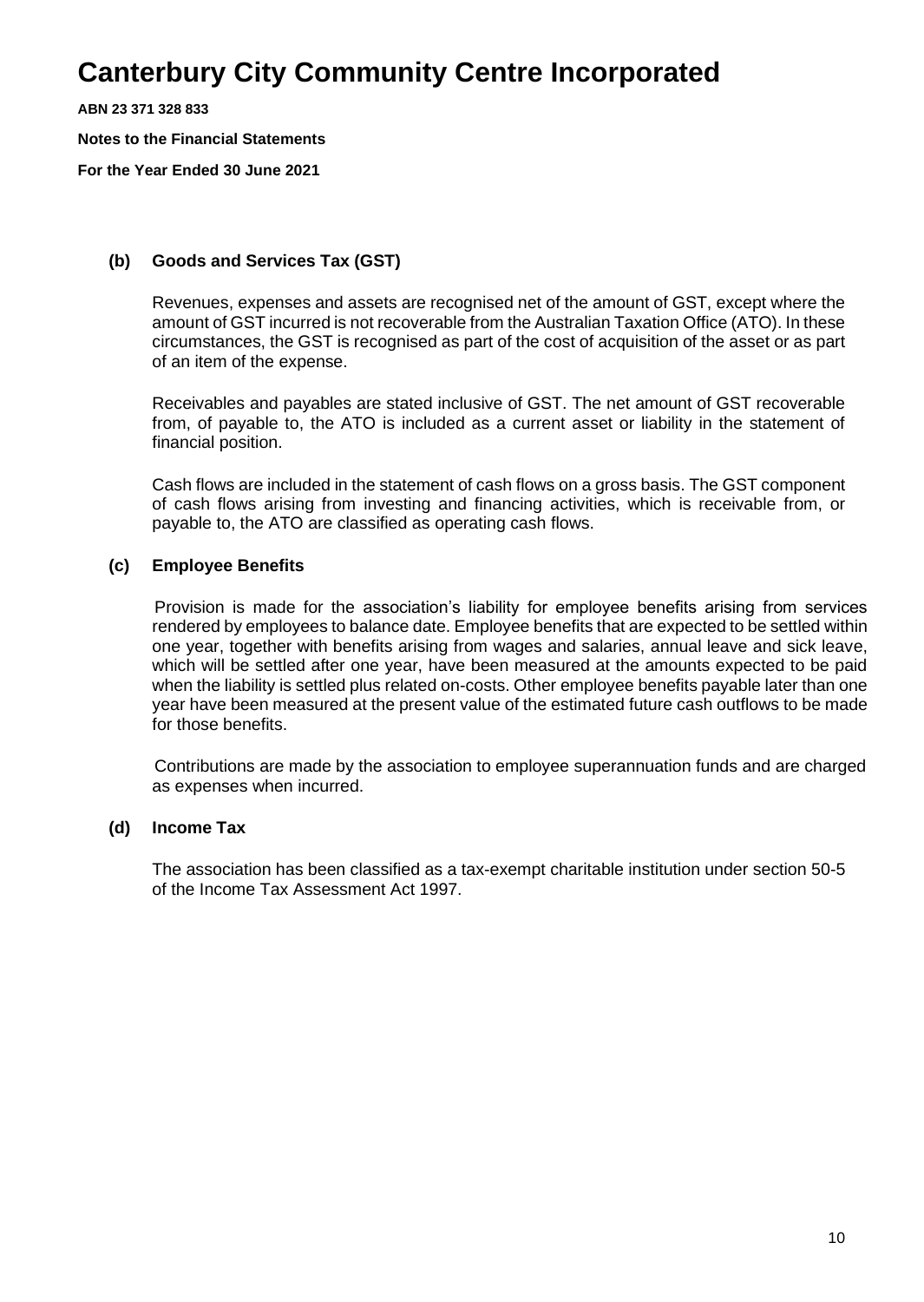**ABN 23 371 328 833**

**Notes to the Financial Statements**

**For the Year Ended 30 June 2021**

#### **(e) Cash and Cash Equivalents**

Cash and cash equivalents include cash on hand, deposits held at call with banks, other short-term highly liquid investments with original maturities of twelve months or less.

#### **(f) Plant and Equipment**

Plant and Equipment are stated at cost less accumulated depreciation and accumulated impairment losses.

Depreciation is recognised so as to write off the cost or valuation of assets less their residual values over their useful lives on a straight line basis. The estimated useful lives, residual values and depreciation method are reviewed at the end of each reporting period, with the effect of any changes in estimate accounted for on a prospective basis.

The following depreciation rates are used in the calculation of depreciation:

- Motor vehicles 20 22.5%
- Office equipment, furniture and fixtures 10 40%

An item of plant and equipment is derecognized upon disposal or when no future economic benefits are expected to arise from the continued use of the asset. Any gain or loss arising on the disposal or retirement of an item of plant and equipment is determined as the difference between the sales proceeds and the carrying amount of the asset and is recognised in profit or loss.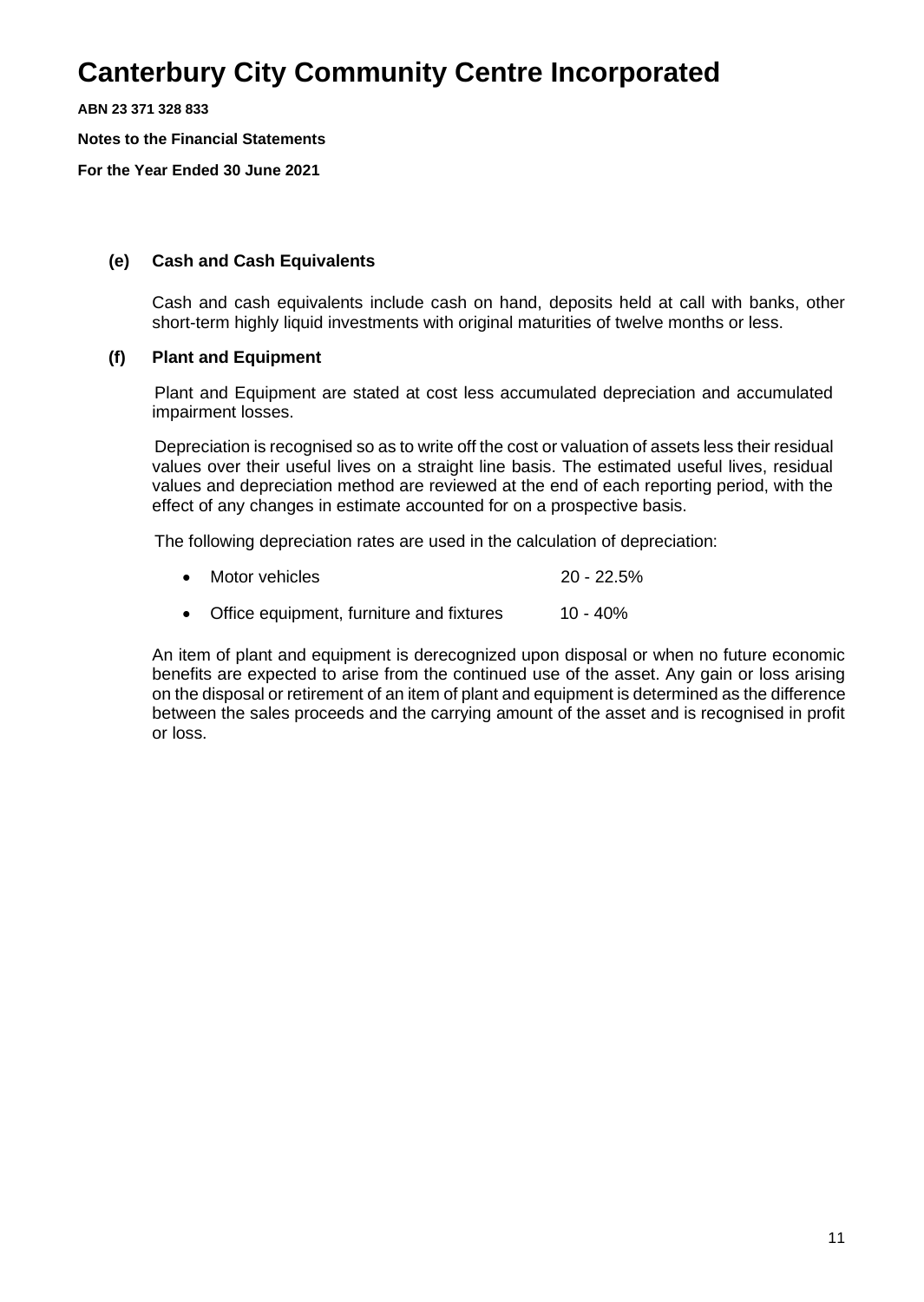**ABN 23 371 328 833**

**Notes to the Financial Statements**

**For the Year Ended 30 June 2021**

#### **(g) Impairment**

At the end of each reporting period, the association reviews the carrying amounts of its tangible assets to determine whether there is any indication that those assets have suffered an impairment loss. If any such indication exists, the recoverable amount of the asset is estimated in order to determine the extent of the impairment loss (if any). When it is not possible to estimate the recoverable amount of an individual asset, the association estimates the recoverable amount of the cash-generating unit to which the asset belongs. When a reasonable and consistent basis of allocation can be identified, corporate assets are also allocated to individual cash-generating units, or otherwise they are allocated to the smallest group of cashgenerating units for which reasonable and consistent allocation basis can be identified.

Recoverable amount is the higher of fair value less costs of disposal and value in use. In assessing value in use, the estimated future cash flows are discounted to their present value using a discount rate that reflects current market assessments of the time value of money and the risks specific to the asset for which the estimates of future cash flows have not been adjusted.

If the recoverable amount of an asset (of cash-generating unit) is estimated to be less than its carrying amount, the carrying amount of the asset (or cash-generating unit) is reduced to its recoverable amount. An impairment loss is recognized immediately in profit or loss, unless the relevant asset is carried at a revalued amount, in which case the impairment loss is treated as a revaluation decrease.

When an impairment loss subsequently reverses, the carrying amount of the asset (of cashgenerating unit) is increased to the revised estimate of its recoverable amount, but so that the increased carrying amount does not exceed the carrying amount that could have been determined had no impairment loss been recognized for the asset (or cash-generating unit) in prior years.

A reversal of an impairment loss is recognized immediately in profit or loss, unless the relevant asset is carried at a revalued amount, in which case the reversal of the impairment loss is treated as a revaluation increase.

#### **(h) Provisions**

Provisions are recognised when the entity has a legal or constructive obligation, as a result of past events, for which it is probable that an outflow of economic benefits will result and that outflow can be reliably measured. The amount recognised as a provision is the best estimate of the consideration required to settle the present obligation at the end of the reporting period, taking into account the risks and uncertainties surrounding the obligation.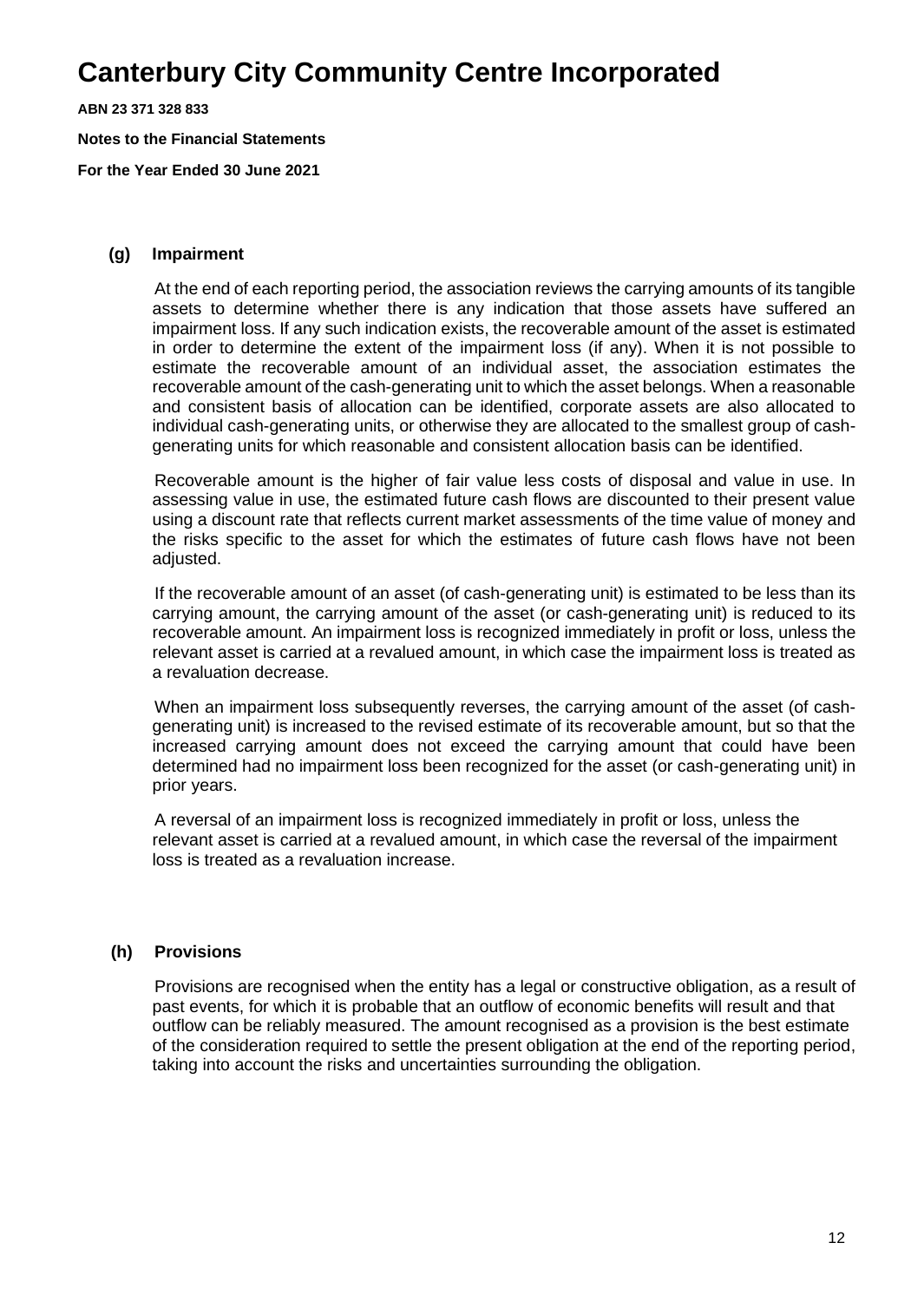**ABN 23 371 328 833**

**Notes to the Financial Statements**

**For the Year Ended 30 June 2021**

#### **(i) Financial Instruments**

#### **Financial Assets**

Financial assets are recognised initially on the date at which the association becomes a party to the contractual provisions of the instrument.

The association derecognises the financial asset when the contractual rights to the cash flows from the asset expire, or it transfers the rights to receive the contractual cash flows on the financial asset in a transaction in which substantially all the risks and rewards of ownership of the financial asset are transferred. Any interest in transferred financial assets that is created or retained by the association is recognised as a separate asset or liability.

Financial assets and liabilities are offset and the net amount presented in the statement of financial position when and only when, the association has a legal right to offset the amounts and intends either to settle on a net basis or to realise the asset and settle the liability simultaneously.

The association has the following financial assets: loans and receivables, cash and cash equivalents and held to maturity investments.

Loans and receivables are financial assets with fixed or determinable payments that are not quoted in an active market. Such assets are recognised initially at fair value plus any directly attributable transaction costs. Subsequent to initial recognition loans and receivables are measured at amortised cost using effective interest method, less any impairment losses.

Cash and cash equivalents comprise cash balances and call deposits with original maturities of twelve months or less.

Held to maturity investments are non-derivative financial assets that have fixed maturities and fixed or determinable payments, and it is the association's intention to hold these investments to maturity. They are subsequently measured at amortised cost using the effective interest rate method.

#### **Financial Liabilities**

Financial liabilities are recognised initially on the date, which is the date that the association becomes a party to the contractual provisions of the instrument.

The association derecognises a financial liability when its contractual obligations are discharged or cancelled or expired.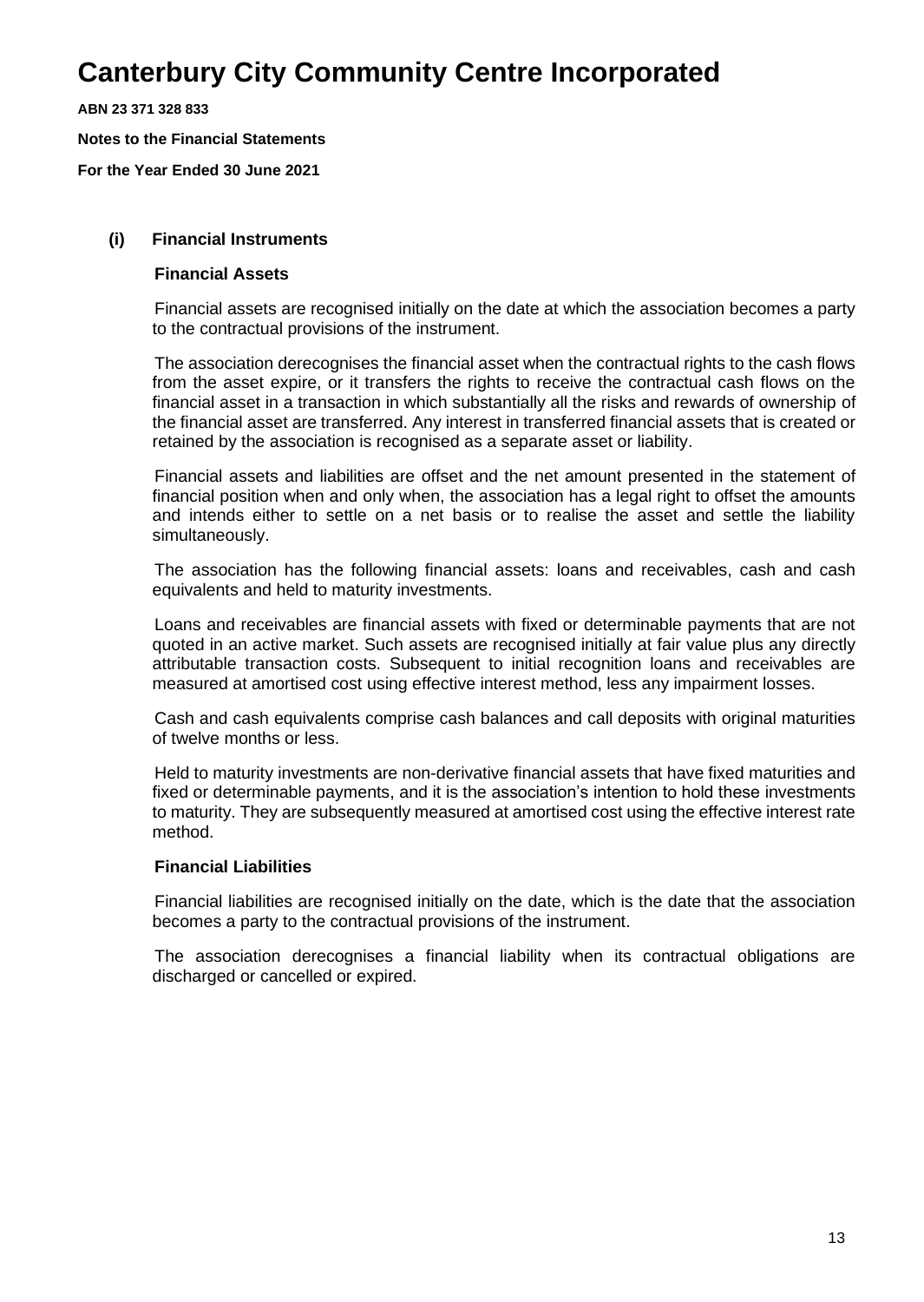**ABN 23 371 328 833**

**Notes to the Financial Statements**

**For the Year Ended 30 June 2021**

#### **(i) Financial Instruments (Cont.)**

#### **Financial Liabilities (Cont.)**

Financial assets and liabilities are offset and the net amount presented in the statement of financial position when, and only when, the association has a legal right to offset the amounts and intends either settle on a net basis to realise the asset and settle the liability simultaneously.

The association classified financial liabilities into the other financial liabilities category. Such financial liabilities are recognised initially at fair value plus any directly attributable transaction costs. Subsequent to initial recognition, these liabilities are measured at amortised cost using the effective interest rate method.

Other financial liabilities comprise trade and other payables.

#### **(j) Use of Estimated and Judgements**

The preparation of financial statements in conformity with the Australian Accounting Standard requires management to make judgements, estimates and assumptions that affect the application of accounting policies and the reported amounts of assets, liabilities, income and expenses. Actual results may differ from these estimates.

Estimates and underlying assumptions are reviewed on an ongoing basis. Revisions to accounting estimates are recognized in the period in which the estimate is revised and in any future periods affected.

There are no judgements made by management in the application of the Australian Accounting Standard that have a significant effect on the financial report or estimates with a significant risk of material adjustment in the next year.

#### **(k) Comparative Figures**

Comparative figures have been adjusted to conform to changes in presentation for the current financial year where required by accounting standards or as a result of changes in accounting policy.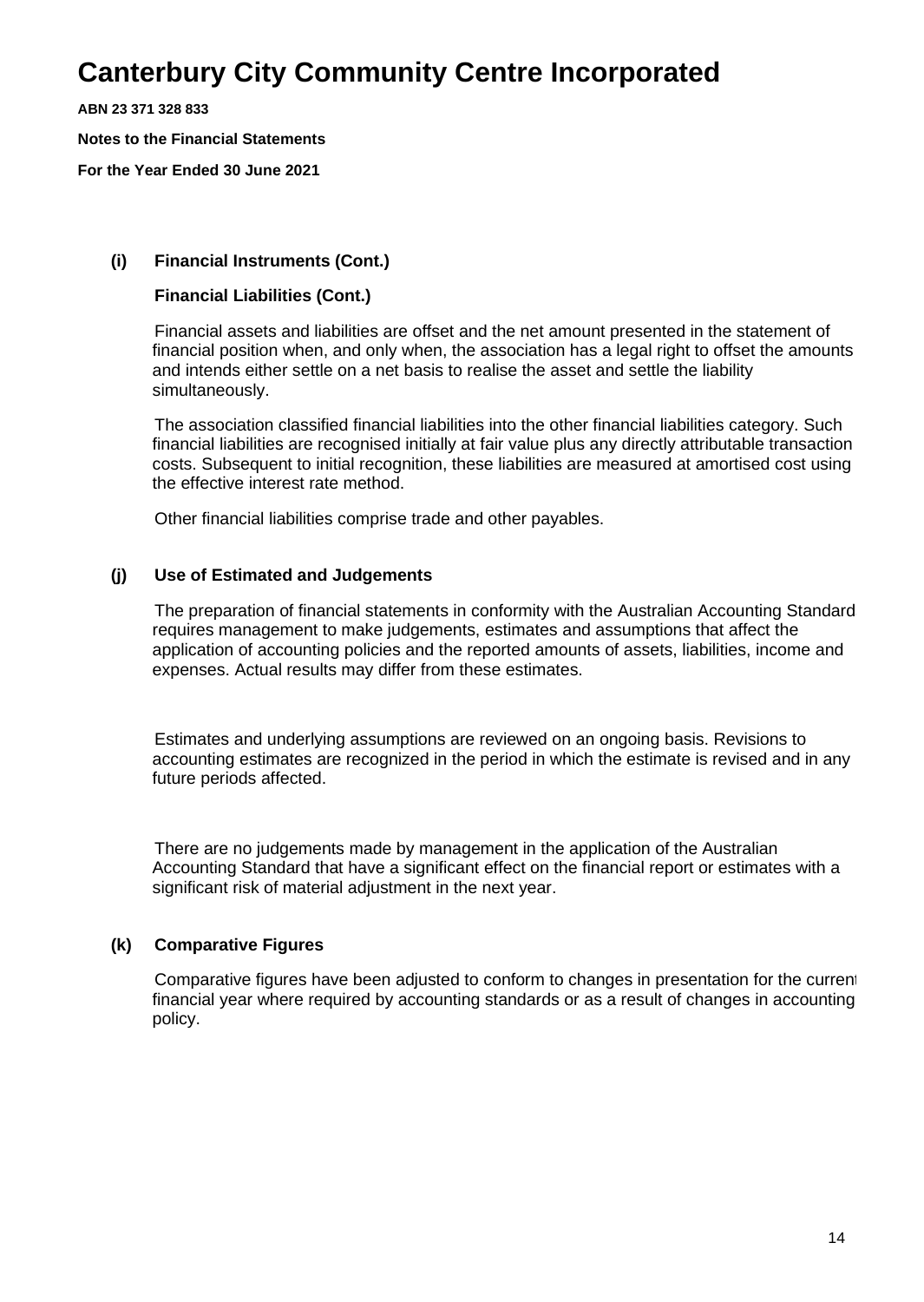#### **ABN 23 371 328 833**

#### **Notes to the Financial Statements**

#### **For the Year Ended 30 June 2021**

#### **2 Revenue**

|                                                                                                                                                                           | 2021<br>\$ | 2020<br>\$ |
|---------------------------------------------------------------------------------------------------------------------------------------------------------------------------|------------|------------|
| <b>Grants and Subsidies Received</b>                                                                                                                                      | 3,527,266  | 2,769,426  |
| <b>Donations</b>                                                                                                                                                          | 11,942     | 32,403     |
| <b>Interest Received</b>                                                                                                                                                  | 4,684      | 9,291      |
| <b>Participant Contributions</b>                                                                                                                                          | 44,680     | 41,994     |
| <b>Membership Fees</b>                                                                                                                                                    | 357        | 239        |
| <b>Training Fees</b>                                                                                                                                                      | 29,988     | 40,215     |
| Other Income                                                                                                                                                              | 986,999    | 121,506    |
| Programs / Excursions                                                                                                                                                     |            | 233        |
|                                                                                                                                                                           | 4,605,916  | 3,015,307  |
| 3<br><b>Cash and Cash Equivalent</b>                                                                                                                                      |            |            |
| Cash at Bank                                                                                                                                                              | 1,522,282  | 1,319,702  |
| Cash on Deposit                                                                                                                                                           | 843,519    | 336,461    |
| Cash on Hand                                                                                                                                                              | 500        | 500        |
|                                                                                                                                                                           | 2,366,301  | 1,656,663  |
| <b>Reconciliation of cash</b><br>Cash at the end of the financial year as shown in the statement of<br>Cash flows is reconciled to items in the balance sheet as follows: |            |            |
| Cash                                                                                                                                                                      | 2,366,301  | 1,656,663  |
| <b>Trade and Other Receivables</b><br>4                                                                                                                                   |            |            |
| <b>Trade Debtors</b>                                                                                                                                                      | 10,932     | 20,453     |
| <b>Other Debtors</b>                                                                                                                                                      |            | 3,079      |
|                                                                                                                                                                           | 10,932     | 23,532     |
| 5<br><b>Other Assets</b>                                                                                                                                                  |            |            |
| Prepayments                                                                                                                                                               | 10,910     | 33,112     |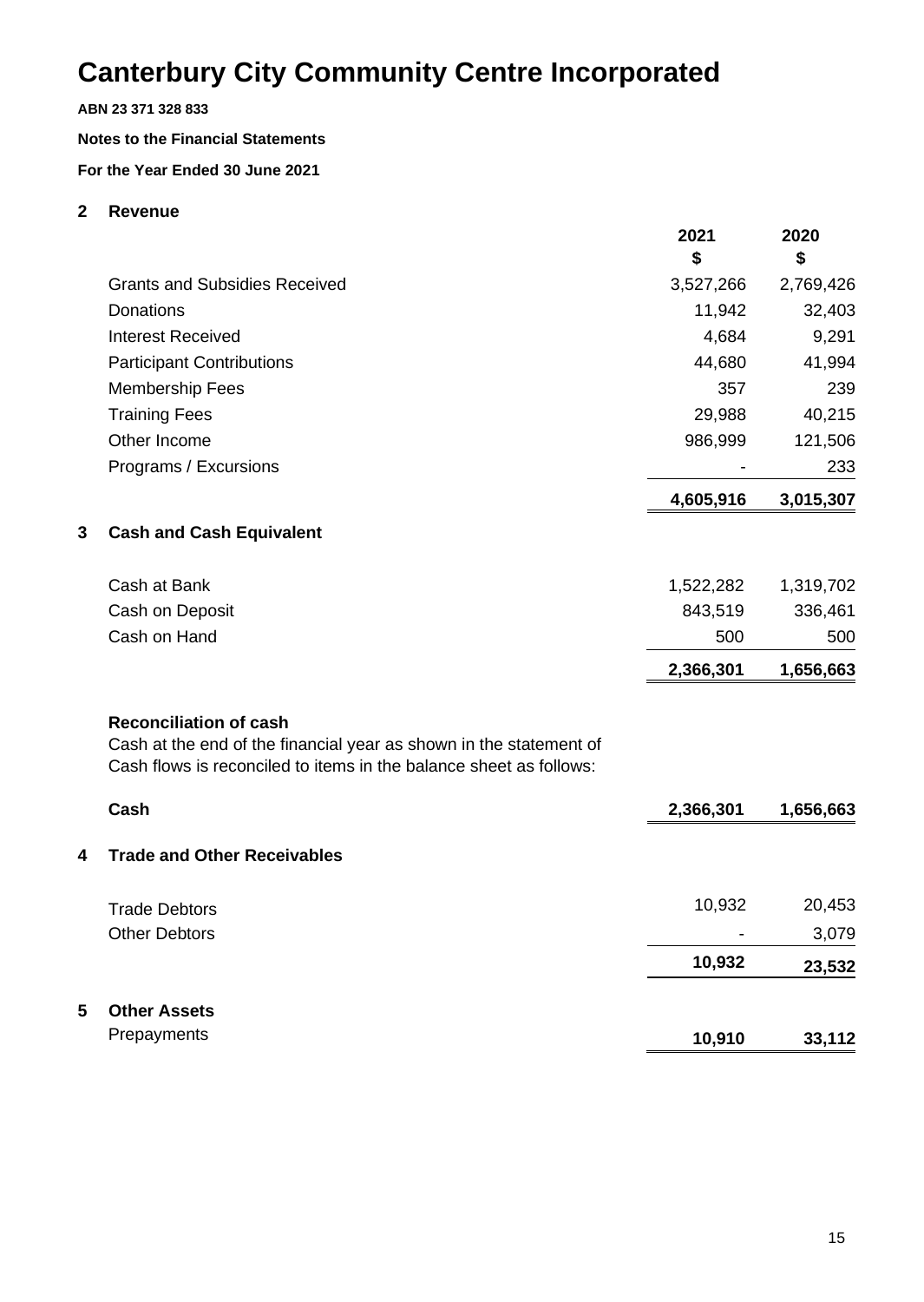**ABN 23 371 328 833**

#### **Notes to the Financial Statements**

**For the Year Ended 30 June 2021**

|   |                                                  | 2021       | 2020       |
|---|--------------------------------------------------|------------|------------|
|   |                                                  | \$         | \$         |
| 6 | <b>Property, Plant and Equipment</b>             |            |            |
|   | Office Equipment, Furniture & Fixtures – at Cost | 237,719    | 226,738    |
|   | <b>Accumulated Depreciation</b>                  | (220, 282) | (213, 118) |
|   |                                                  | 17,437     | 13,620     |
|   | Motor Vehicle - at Cost                          | 216,422    | 216,422    |
|   | <b>Accumulated Depreciation</b>                  | (171, 654) | (148, 576) |
|   |                                                  | 44,768     | 67,846     |
|   | <b>Total Property, Plant and Equipment</b>       | 62,205     | 81,466     |

|   | At cost                         | <b>Office</b><br>Equipment,<br><b>Furniture &amp;</b><br><b>Fixtures</b> | <b>Motor</b><br><b>Vehicle</b> | <b>Total</b> |
|---|---------------------------------|--------------------------------------------------------------------------|--------------------------------|--------------|
|   |                                 | \$                                                                       | \$                             | \$           |
|   | Balance at 1 July 2020          | 226,738                                                                  | 216,422                        | 443,160      |
|   | <b>Additions</b>                | 10,981                                                                   |                                | 10,981       |
|   | <b>Disposals</b>                |                                                                          |                                |              |
|   | Balance at 30 June 2021         | 237,719                                                                  | 216,422                        | 454,141      |
|   | <b>Accumulated depreciation</b> |                                                                          |                                |              |
|   | Balance at 1 July 2020          | (213, 118)                                                               | (148, 576)                     | (361, 694)   |
|   | <b>Additions</b>                | (7, 164)                                                                 | (23,078)                       | (30, 242)    |
|   | <b>Disposals</b>                |                                                                          |                                |              |
|   | Balance at 30 June 2021         | (220, 282)                                                               | (171, 654)                     | (391,936)    |
|   |                                 | 17,437                                                                   | 44,768                         | 62,205       |
| 7 | <b>Intangibles</b>              |                                                                          |                                |              |
|   | Computer Software – at Cost     |                                                                          | 48,525                         | 48,525       |
|   | <b>Accumulated Depreciation</b> |                                                                          | (24,263)                       | (18, 197)    |

**24,262 30,328**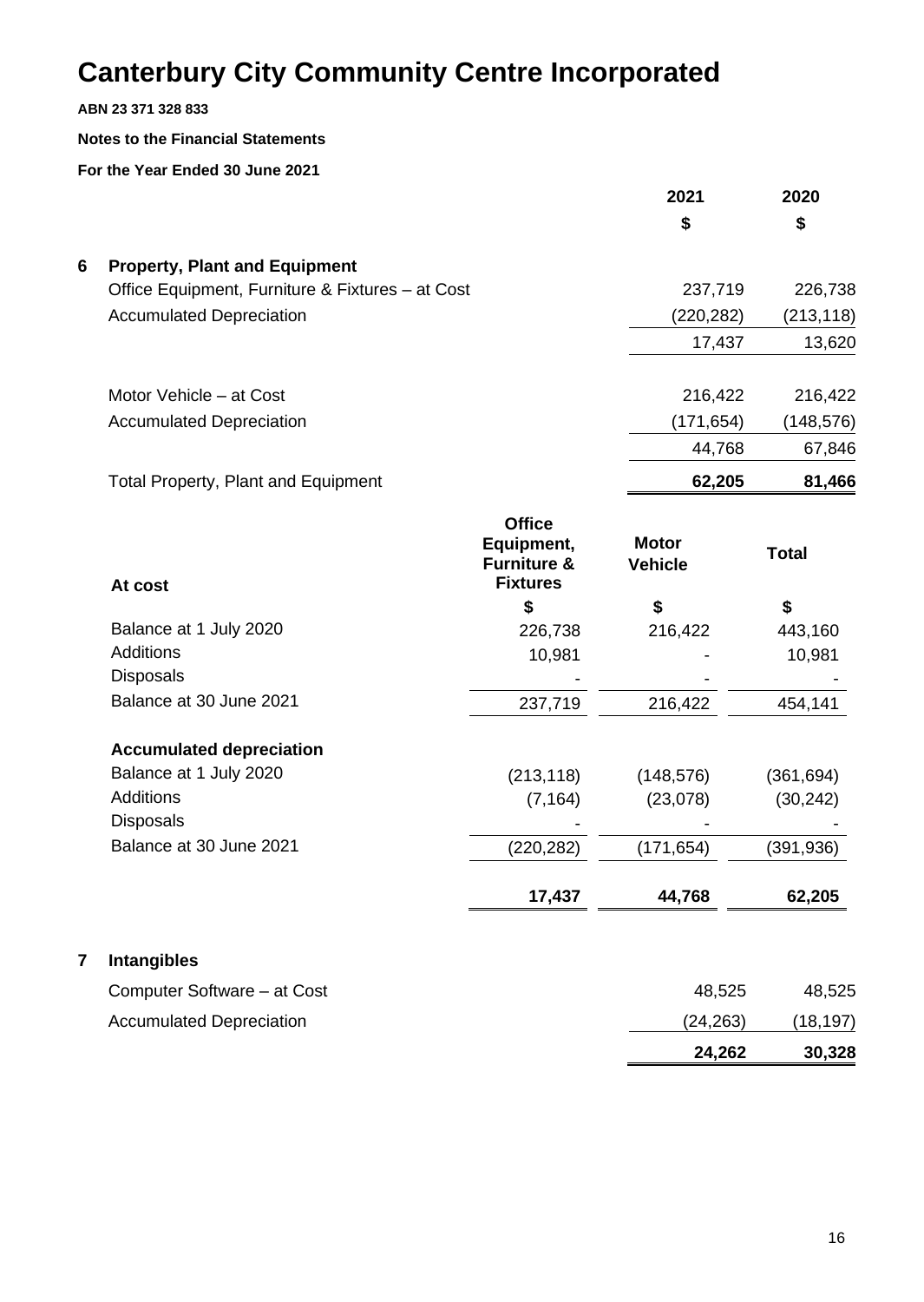#### **ABN 23 371 328 833**

#### **Notes to the Financial Statements**

**For the Year Ended 30 June 2021**

|   |                                            | 2021<br>\$ | 2020<br>\$ |
|---|--------------------------------------------|------------|------------|
| 8 | <b>Trade and Other Payables</b>            |            |            |
|   | <b>Trade and Other Creditors</b>           | 155,755    | 191,689    |
|   |                                            | 155,755    | 191,689    |
| 9 | <b>Other Liabilities</b>                   |            |            |
|   | <b>Grants in Advance</b>                   | 1,430,119  | 1,088,886  |
|   | <b>10 Provision</b>                        |            |            |
|   | <b>Current</b>                             |            |            |
|   | <b>Provision for Employee Entitlements</b> | 112,016    | 115,884    |
|   | <b>Non-current</b>                         |            |            |
|   | <b>Provision for Employee Entitlements</b> | 44,307     | 82,690     |

#### **11 Key Management Personnel Compensation**

Members of the Board receive no remuneration in relation to management of the association.

#### **12 Auditor's Remuneration**

| <b>Assurance Service</b> | 7,000 | 7,000 |
|--------------------------|-------|-------|
|                          |       |       |

#### **13 Capital and Leasing Commitments**

The association does not have any capital or leasing commitments.

#### **14 Contingent Liabilities**

There are no contingent liabilities.

#### **15 Events after the Reporting Period**

Subsequent to the financial year end, the association replaced its existing bus and purchased a new bus.

Apart from the above, no matters or circumstances have arisen that may significantly affect the operations or the state of affairs of the association in future periods.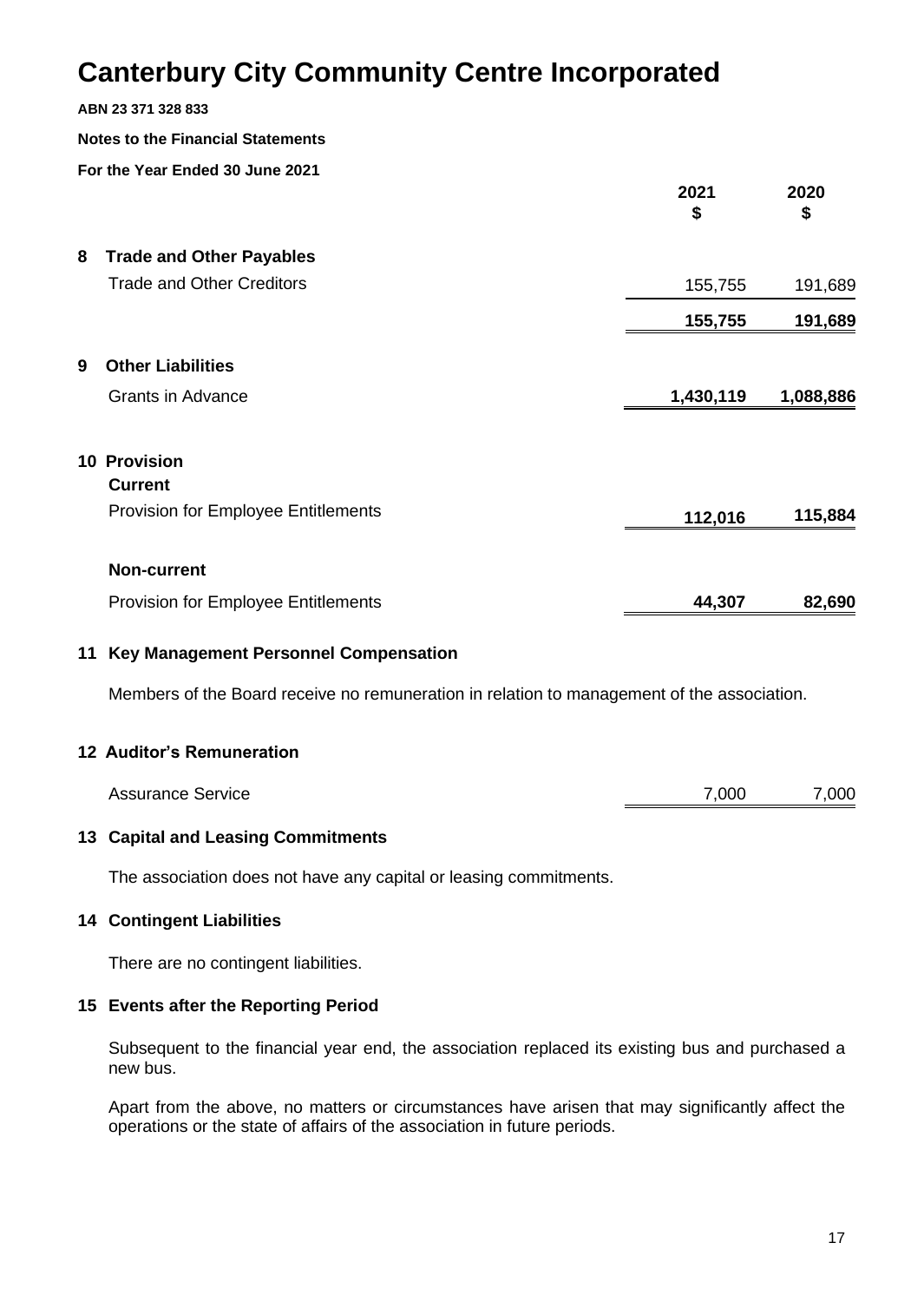#### **ABN 23 371 328 833**

#### **Notes to the Financial Statements**

#### **For the Year Ended 30 June 2021**

#### **16 Related Parties**

There were no related party transactions during the year. No officer has entered into a material contract with the association since the end of the previous financial year and there were no material contracts involving officers' interests existing at year end.

#### **17 Economic dependence and going concern**

The association is dependent on the ongoing receipt of grants to ensure the continuance of their services.

#### **18 Financial Instruments**

#### a) Financial Risk Management – Objectives and Policies

The association's financial instruments comprise cash and cash equivalents. In addition the association has various financial assets and liabilities including amounts receivable and amounts payable to trade and other creditors

The main risks arising from the association's financial instruments are interest rate risk, liquidity risk and credit risk. The association does not hold financial instruments denominated in foreign currencies and does not use derivative instruments to manage risks associated with its financial instruments.

The association's policies for managing each of these risks are summarized below. The policies are subject to approval by the Board and are reviewed regularly.

Interest Rate Risk. The association's is exposed to interest rate fluctuations on its cash at bank and cash on deposit investments. The association actively monitors interest rates for cash at bank and on deposit to maximize interest income. The association accepts the risk in relation to fixed interest securities as they are held to generate income on surplus funds.

Liquidity risk. The association manages liquidity risk by monitoring forecast cash flows and ensuring that adequate liquid funds are maintained.

Credit Risk. The association is exposed to credit risk in respect of amounts receivable and in respect of funds deposited with banks and other financial institutions. The maximum exposure to credit risk is the carrying amount of financial assets recognised in the balance sheet. The association holds no collateral as security and the credit quality of all financial assets that are neither past due nor impaired is consistently monitored in order to identify any potential adverse changes in the credit quality.

The amounts receivable outstanding beyond the relevant terms are followed up continually.

Funds deposited with banks and other financial institutions are approved by the Board. At the reporting date the association does not have any material credit risk exposures to any single receivable or any bank or financial institution.

#### b) Fair Values

Carrying amounts of financial assets and liabilities recorded in the financial statements represent their net fair values, as determined in accordance with the accounting policies disclosed in Note 1.

#### c) Interest Rate Risk

The association's exposure to interest rate risk, which is the risk that a financial instruments value will fluctuate as a result of changes in market interest rates and the effective weighted average interest rates on those financial assets and financial liabilities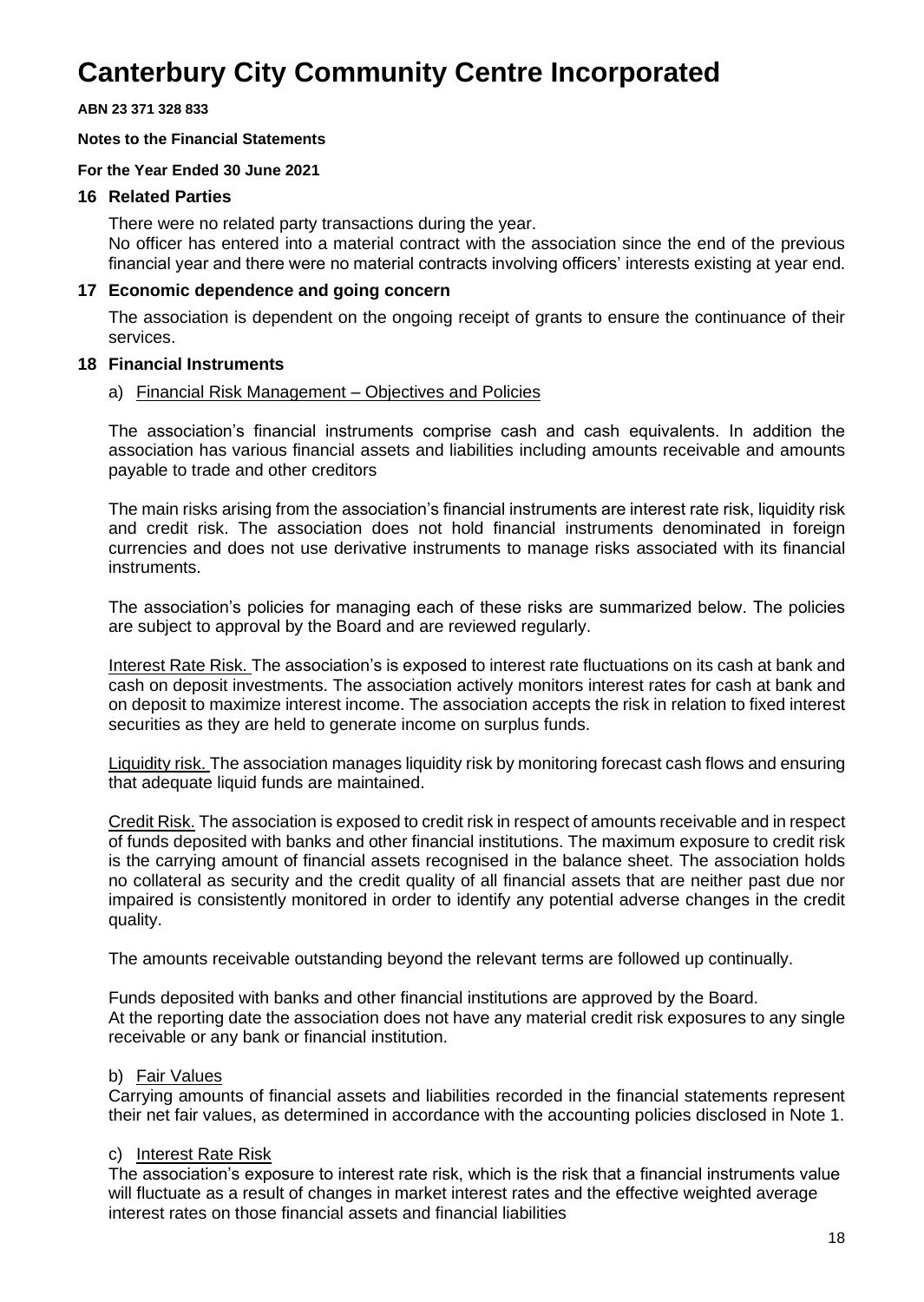**ABN 23 371 328 833**

**Notes to the Financial Statements**

#### **For the Year Ended 30 June 2021**

**18 Financial Instruments (Cont.)**

|                                        | 2021      |                              |                          |           | 2020      |                          |                          |           |
|----------------------------------------|-----------|------------------------------|--------------------------|-----------|-----------|--------------------------|--------------------------|-----------|
|                                        | Weighted  | Floating                     | Non                      | Total     | Weighted  | Floating                 | Non                      | Total     |
|                                        | Average   | Interest                     | Interest                 |           | Average   | Interest                 | Interest                 |           |
|                                        | Effective | Rate                         | <b>Bearing</b>           |           | Effective | Rate                     | <b>Bearing</b>           |           |
|                                        | Interest  |                              |                          |           | Interest  |                          |                          |           |
|                                        | Rate      |                              |                          |           | Rate      |                          |                          |           |
| <b>Financial</b><br><b>Assets</b>      |           |                              |                          |           |           |                          |                          |           |
| Cash at<br>Bank                        | 0.17      | 2,356,801                    | $\overline{\phantom{a}}$ | 2,356,801 | 1.18      | 1,656,163                | $\overline{\phantom{a}}$ | 1,656,163 |
| Cash on<br>Hand                        |           |                              | 500                      | 500       |           |                          | 500                      | 500       |
| Trade and                              |           |                              |                          |           |           |                          |                          |           |
| Other                                  |           | $\overline{\phantom{a}}$     | 10,932                   | 10,932    |           |                          | 23,532                   | 23,532    |
| Receivables                            |           |                              |                          |           |           |                          |                          |           |
|                                        |           | 2,356,801                    | 11,432                   | 2,377,233 |           | 1,656,163                | 24,032                   | 1,680,195 |
| <b>Financial</b><br><b>Liabilities</b> |           |                              |                          |           |           |                          |                          |           |
| Trade and                              |           |                              |                          |           |           |                          |                          |           |
| Other<br>Payables                      |           | $\qquad \qquad \blacksquare$ | 155,755                  | 155,755   |           | $\overline{\phantom{a}}$ | 191,689                  | 191,689   |
|                                        |           | $\blacksquare$               | 155,755                  | 155,755   |           |                          | 191,689                  | 191,689   |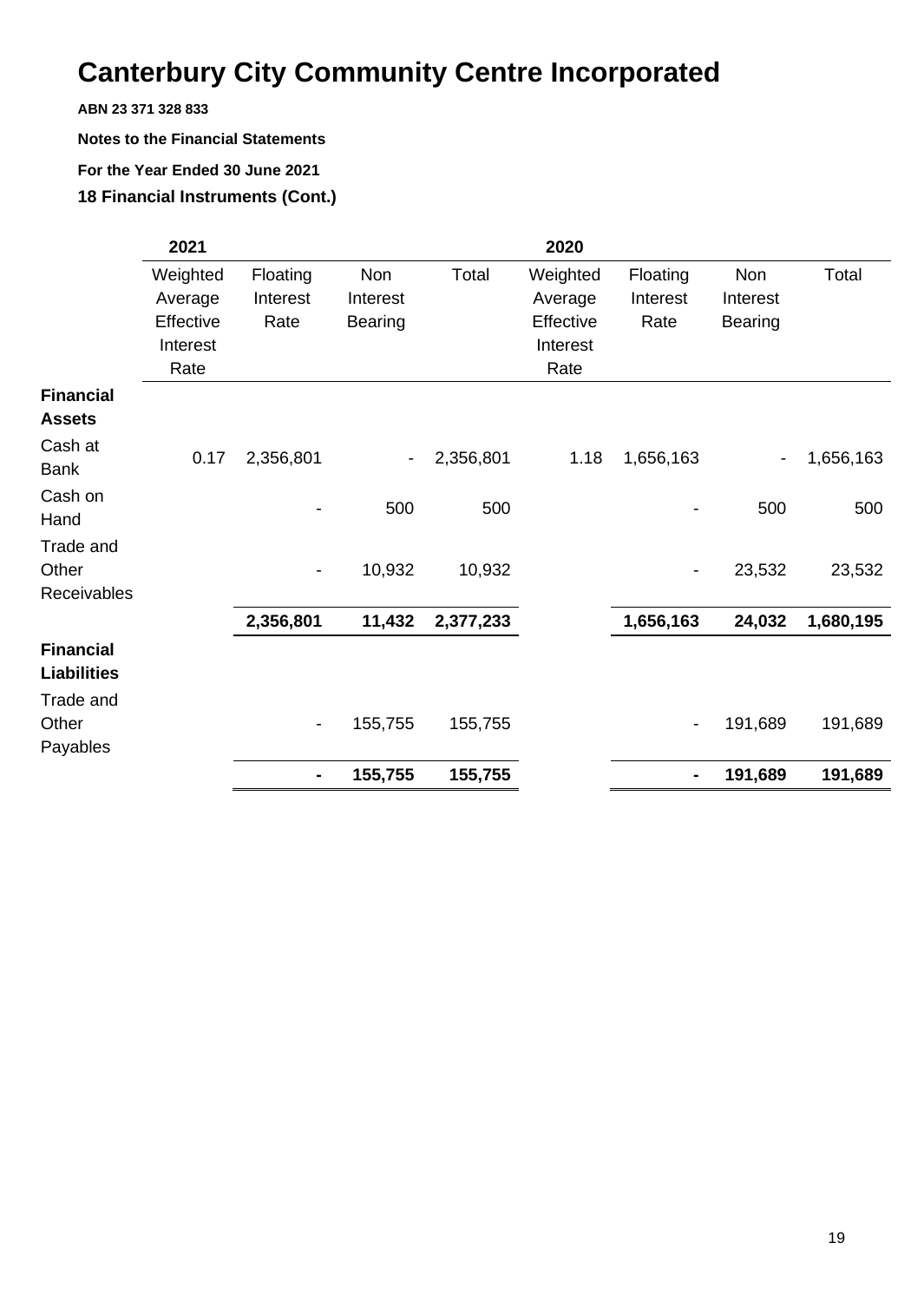ABN 23 371 328 833

Information and Declarations to be Furnished Under The Charitable Fundraising Act, 1991

Income and Expenditure of Fundraising Appeals For the Year Ended 30 June 2021

The association conducted no fundraising appeals during the financial year and the comparative year.

#### Declaration by the President in respect of fundraising appeals

I, Rhiannon Cook, President of Canterbury City Community Centre Incorporated declare that, in my opinion:

- a) The income statement gives a true and fair view of all income and expenditure of Canterbury City Community Centre Incorporated with respect to fundraising appeals: and
- b) The balance sheet gives a true and fair view of the state of affairs with respect to fundraising appeals; and
- c) The provision of the Charitable Fundraising Act 1991 and the regulations under that Act and the conditions attached to the authority have been complied with; and
- d) The internal controls exercised by Canterbury City Community Centre Incorporated are appropriate and effective in accounting for all income received and applied by the association from any of its fundraising appeals.

hiamon Ca

**Rhiannon Cook** President

Dated this 9th day of November 2021.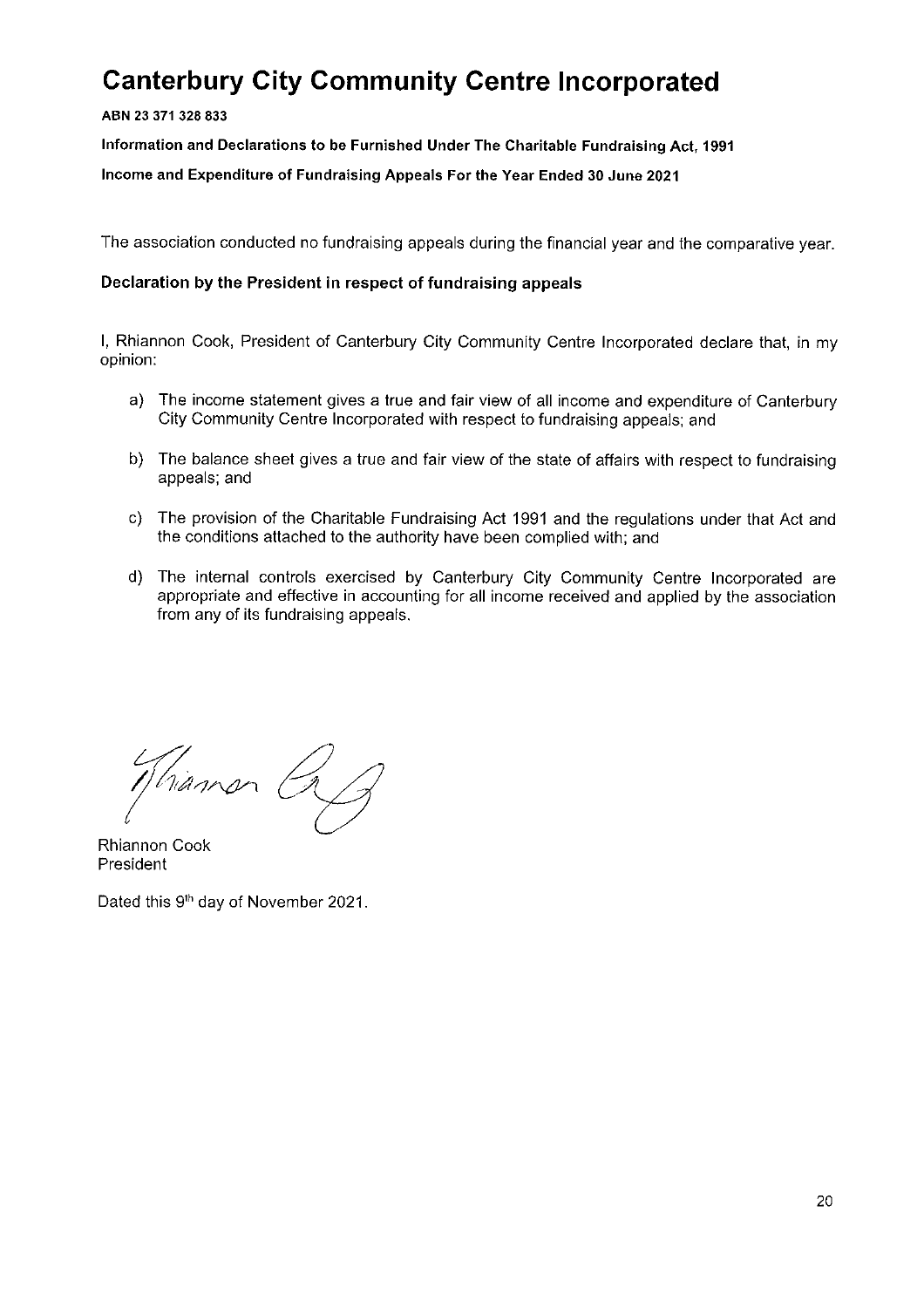ABN 23 371 328 833

#### **OFFICERS' ASSERTION STATEMENT**

In the opinion of the Board the financial report as set out on pages 4 to 19:

- 1. Presents a true and fair view of the financial position of Canterbury City Community Centre Incorporated as at 30 June 2021 and its performance for the year ended on that date in accordance with Australian Accounting Standards, mandatory professional reporting requirements and other authoritative pronouncements of the Australian Accounting Standards Boards; and
- 2. At the date of this statement, there are reasonable grounds to believe that Canterbury City Community Centre Incorporated will be able to pay its debts as and when they fall due and payable.

The Board further certifies and confirms in respect of funding provided by the various Federal, State and Local governments, that Canterbury City Community Centre Incorporated:

- 1. Has applied them only for the purposes approved and;
- 2. Has complied with all applicable laws in the performance of the services and;
- 3. Has complied with all the agreements and guidelines.

This statement is made in accordance with a resolution of the Board and is signed for and on behalf of the Board by:

Firanson Caff

**Rhiannon Cook** President

Dated this 9th day of November 2021.

om

Jubaida Hossain Secretary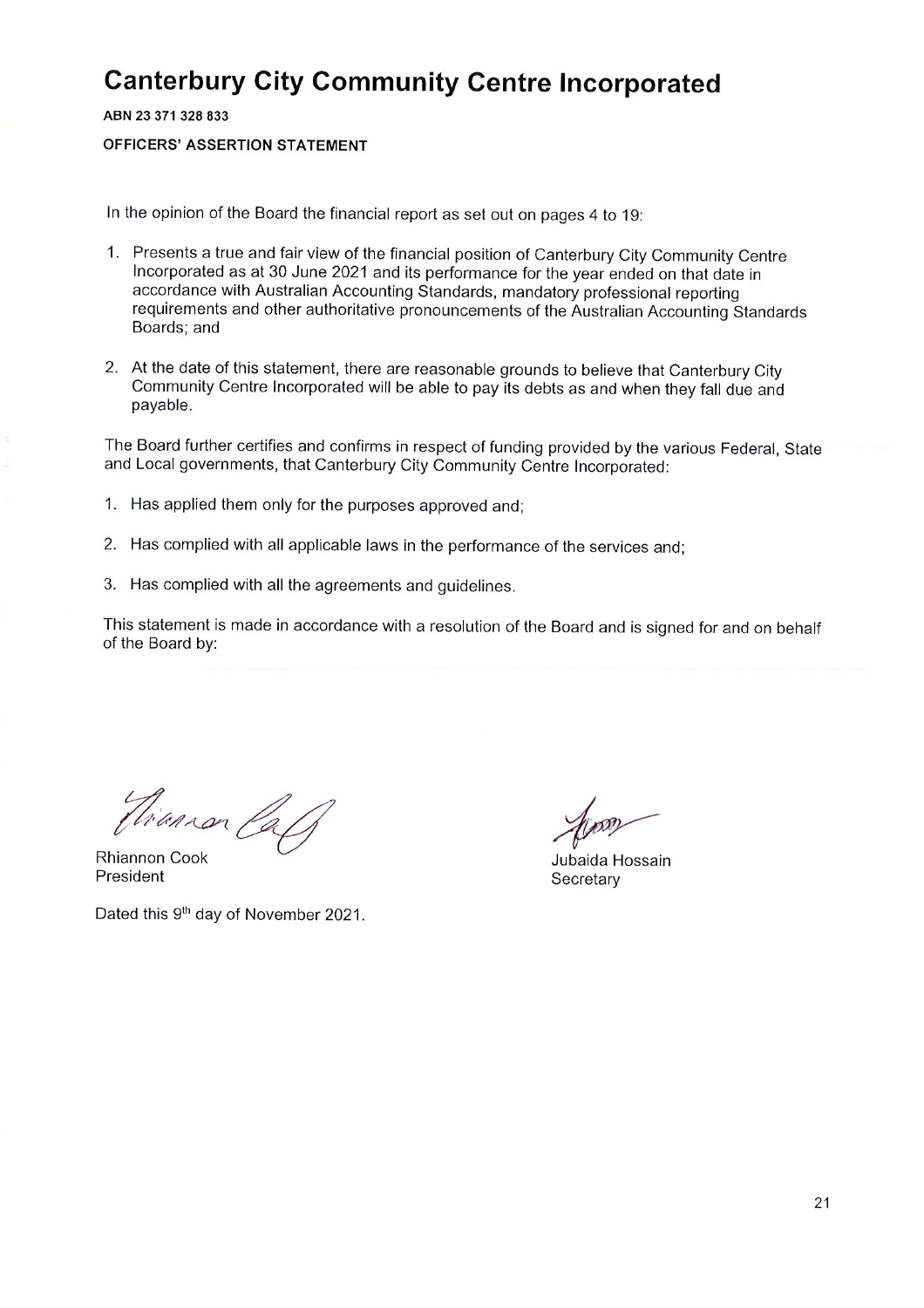

### **INDEPENDENT AUDITOR'S REPORT TO THE MEMBERS OF CANTERBURY CITY COMMUNITY CENTRE INCORPORATED**

### **Report on the Audit of the Financial Report**

### **Opinion**

We have audited the accompanying financial report of Canterbury City Community Centre Incorporated (the association), which comprises the statement of financial position as at 30 June 2021, the statement of comprehensive income, statement of changes in equity and statement of cash flows for the year then ended, and notes to the financial statements, including a summary of significant accounting policies and the Officers' Assertion **Statement** 

In our opinion, the financial report of the association is in accordance with the *Australian Charities and Not-for-profits Commission Act 2012* and the *Associations Incorporation Act 2009 (NSW)*, including:

(i) giving a true and fair view of the association's financial position as at 30 June 2021 and of its performance for the year ended on that date; and

(ii) complying with Australian Accounting Standards – Reduced Disclosures Requirements (including Australian Accounting Interpretations) and the *Australian Charities and Not-forprofits Commission Act 2012*.

#### **Basis for Opinion**

We conducted our audit in accordance with Australian Auditing Standards. Our responsibilities under those standards are further described in the *Auditor's Responsibilities for the Audit of the Financial Report* section of our report. We are independent of the association in accordance with the auditor independence requirements of the ethical requirements of the Accounting Professional and Ethical Standards Board's APES 110 *Code of Ethics for Professional Accountants* (the Code) that are relevant to our audit of the financial report in Australia. We have also fulfilled our other ethical responsibilities in accordance with the Code.

We believe that the audit evidence we have obtained is sufficient and appropriate to provide a basis for our audit opinion.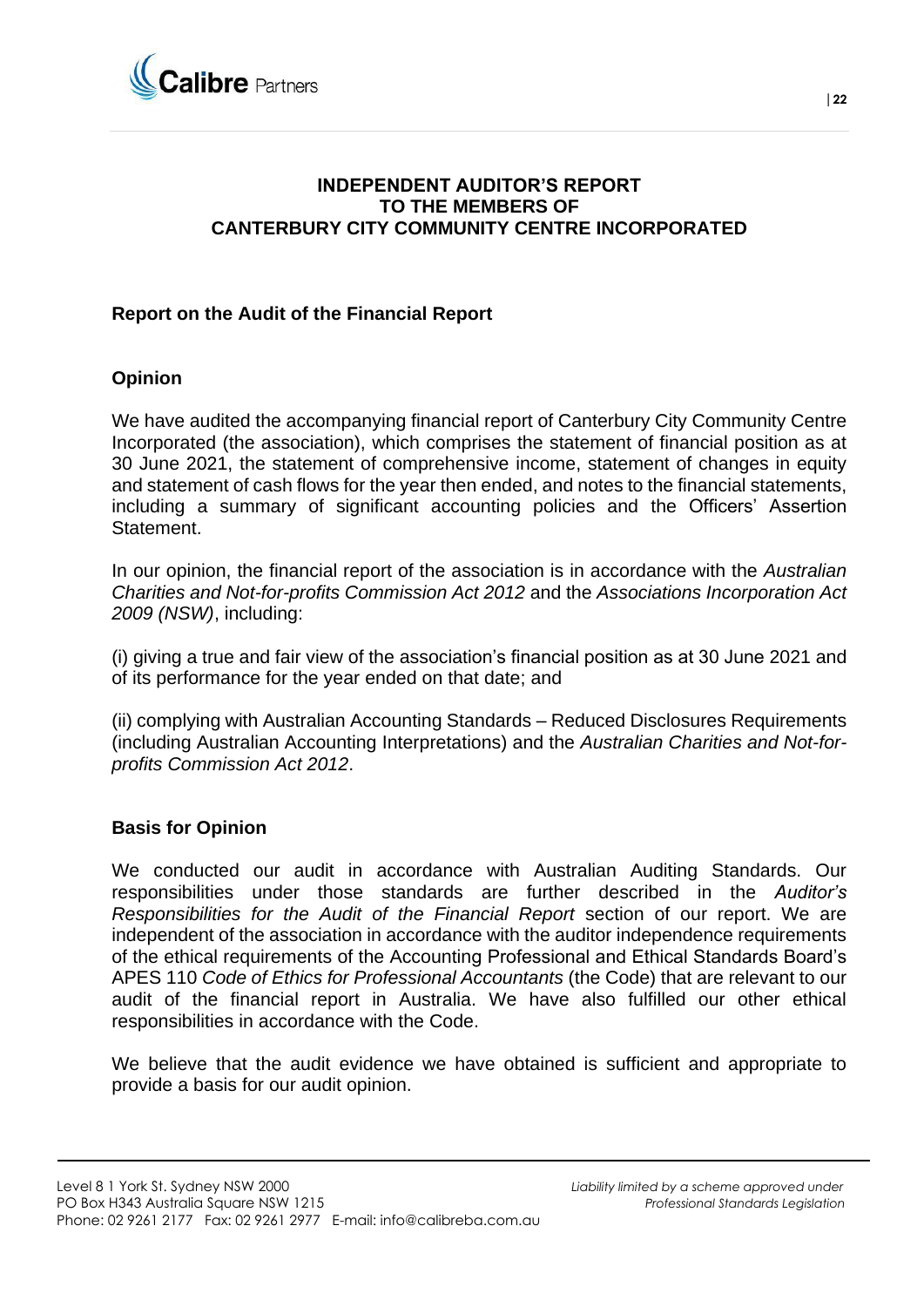

### **INDEPENDENT AUDITOR'S REPORT TO THE MEMBERS OF CANTERBURY CITY COMMUNITY CENTRE INCORPORATED (continued)**

#### **Responsibilities of the Officers for the Financial Report**

The Officers of the association are responsible for the preparation of the financial report that gives a true and fair view in accordance with Australian Accounting Standards – Reduced Disclosure Requirements and the Australian Charities and Not-for-profits Commission Act 2012 and for such internal controls as the Officers determine is necessary to enable the preparation of a financial report that gives a true and fair view and is free from material misstatement, whether due to fraud or error.

In preparing the financial report, the Officers are responsible for assessing the association's ability to continue as a going concern, disclosing, as applicable, matters related to going concern and using the going concern basis of accounting unless the Officers either intend to liquidate the association or to cease operations, or have no realistic alternative but to do so.

#### **Auditor's Responsibilities for the Audit of the Financial Report**

Our objectives are to obtain reasonable assurance about whether the financial report as a whole is free from material misstatement, whether due to fraud or error, and to issue an auditor's report that includes our opinion. Reasonable assurance is a high level of assurance, but is not a guarantee that an audit conducted in accordance with Australian Auditing Standards will always detect a material misstatement when it exists. Misstatements can arise from fraud or error and are considered material if, individually or in the aggregate, they could reasonably be expected to influence the economic decisions of users taken on the basis of the financial report.

A further description of our responsibilities for the audit of the financial report is located at the Auditing and Assurance Standards Board website at: [http://www.auasb.gov.au/Home.aspx.](http://www.auasb.gov.au/Home.aspx) and https://www.auasb.gov.au/auditors responsibilities/ar4.pdf. This description forms part of our auditor's report.